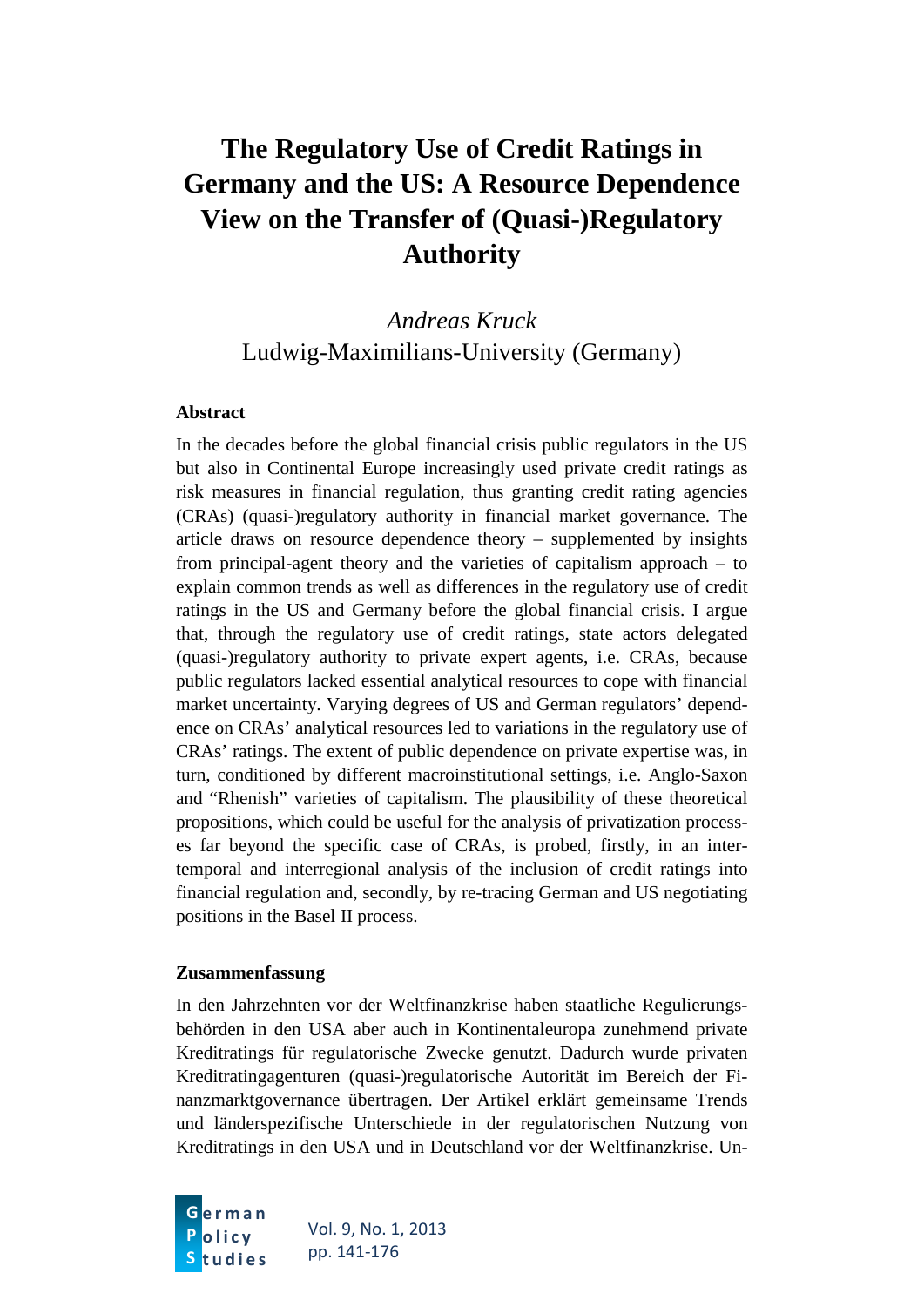ter Rückgriff auf insbesondere die Ressourcendependenztheorie sowie die Prinzipal-Agenten-Theorie und den *Varieties of Capitalism*-Ansatz argumentiere ich, dass staatliche Akteure durch die regulatorische Nutzung von Kreditratings (quasi-)regulatorische Autorität an private Expertenagenten übertragen haben, weil es den öffentlichen Regulierungsakteuren an essentiellen analytischen Ressourcen zum Umgang mit Unsicherheit auf den Finanzmärkten mangelte. Unterschiedliche Grade der Abhängigkeit USamerikanischer und deutscher Regulierungsbehörden von den analytischen Ressourcen der Ratingagenturen führten zu einer unterschiedlich stark ausgeprägten Nutzung von Kreditratings in der Finanzmarktregulierung. Das Ausmaß der Abhängigkeit von privater Expertise lässt sich wiederum als Folge von unterschiedlichen makroinstitutionellen Kontexten – angelsächsischen bzw. rheinischen Spielarten des Kapitalismus – verstehen. Die Plausibilität dieser (potentiell auch für andere Fälle der Privatisierung von *Governance* fruchtbaren) theoretischen Argumentation wird durch eine intertemporale und interregionale Analyse der Ratingnutzung und eine Rekonstruktion der deutschen und US-amerikanischen Verhandlungspositionen im Basel II-Prozess unterstrichen.

#### **1 Introduction**

In the wake of the global financial and the European debt crisis, the recognition that credit rating agencies (CRAs) play a critical role in guiding the allocation of capital in financial markets has moved beyond academic circles to enter broader public debates about the state-of-affairs and the future shape of the global and European financial systems (see Langohr/Langohr 2008). Despite the growing interest in CRAs' power, authority and lack of accountability (see Bolton et al. 2012; Bruner/Abdelal 2005; Gärtner et al. 2011; Gras 2003; Kerwer 2005; Levich et al. 2002; Nölke 2004; Rona-Tas/Hiß 2011; Sinclair 2001, 2005; Strulik 2007) as well as in the regulation of CRAs (Andrieu 2010; Dittrich 2007; Hiß/Nagel 2012; Pagliari 2012), little attention has been paid to how and why *states* have bolstered CRAs' influence and authority through the public regulatory use of private credit ratings (but see Hiß/Nagel 2012: 49-50, 72-73; Partnoy 2006, 2009; White 2010).

Credit ratings have been used by public regulatory bodies, *inter alia*, to increase the risk sensitivity of investment restrictions for certain financial institutions (e.g. banks, pension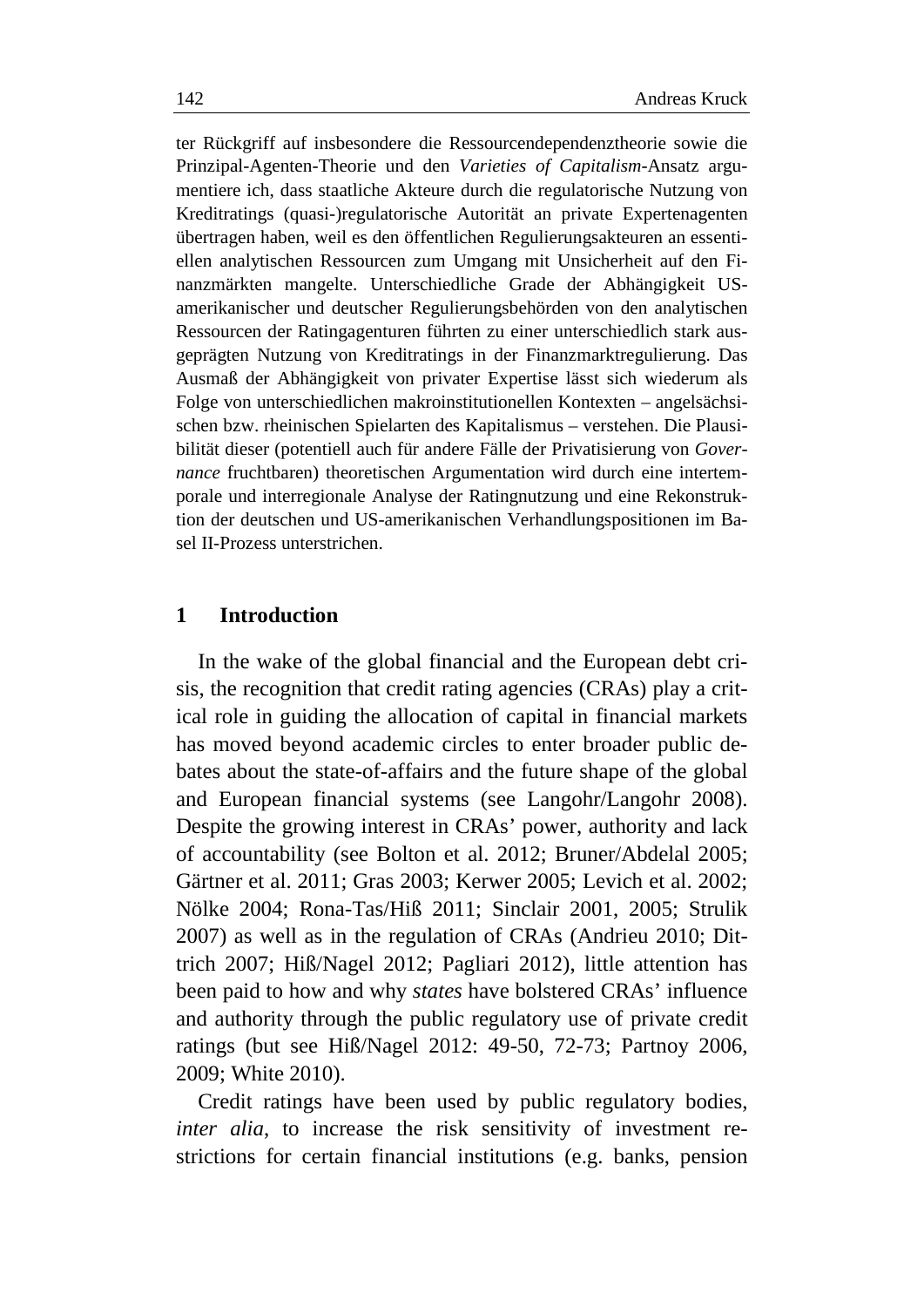funds), to define differential disclosure requirements for issuers of rated bonds with reference to the rating obtained from CRAs, and to adjust capital reserve requirements for banks and institutional broker-dealers to their credit risk exposure (Kerwer 2002: 304; Sinclair 2005: 42-4). Ratings-dependent regulation further boosted CRAs' power in financial market governance by creating additional demand for credit ratings (Partnoy 2006), authorizing CRAs' role as *de facto* gate keepers to financial markets and, most specifically, publicly enforcing CRAs' private standard of credit-worthiness. In the absence of regulatory recognition, CRAs' standard of credit-worthiness was "merely" based on CRAs' reputation as experts and their ensuing legitimacy in the eyes of other financial market actors (Nölke 2004: 163-4; see Nölke/Perry 2007). The regulatory use of credit ratings for public purposes did not only reinforce the expert authority and the perceived reliability and legitimacy of CRAs; it also made it mandatory for financial market actors to observe CRAs' standard of credit-worthiness (Kerwer 2002: 303-4; Sinclair 2005: 46; see Brunsson/Jacobsson 2002: 134). Thus, by relying on credit ratings, public regulators delegated governance tasks – i.e. risk measurement for the purpose of flexible risk-sensitive regulation – and (quasi-)regulatory authority to private expert agents, name-ly CRAs.<sup>[1](#page-2-0)</sup> Once their ratings were used in financial regulation, CRAs were turned into publicly authorized agents of the principal "public regulator" and, through their credit-risk assessment activities, performed a governance task on behalf of public regulators (see Hawkins et al. 2006; White 2010) – without facing adequate public oversight and control.

While in the two decades before the global financial crisis the regulatory use of credit ratings spread from the US across OECD countries and finally also reached reluctant Germany, there continued to be remarkable differences between US and Continental European regulatory systems concerning the quantitative and qualitative extent to which financial market regulators and super-

<span id="page-2-0"></span><sup>&</sup>lt;sup>1</sup> This did not happen incidentally; public actors were well aware of the transfer of authority being implied in the use of credit ratings in regulation as the dictum of former US Senator Joe Lieberman that CRAs' power was "government-conferred power" (Lieberman 2002) betrays.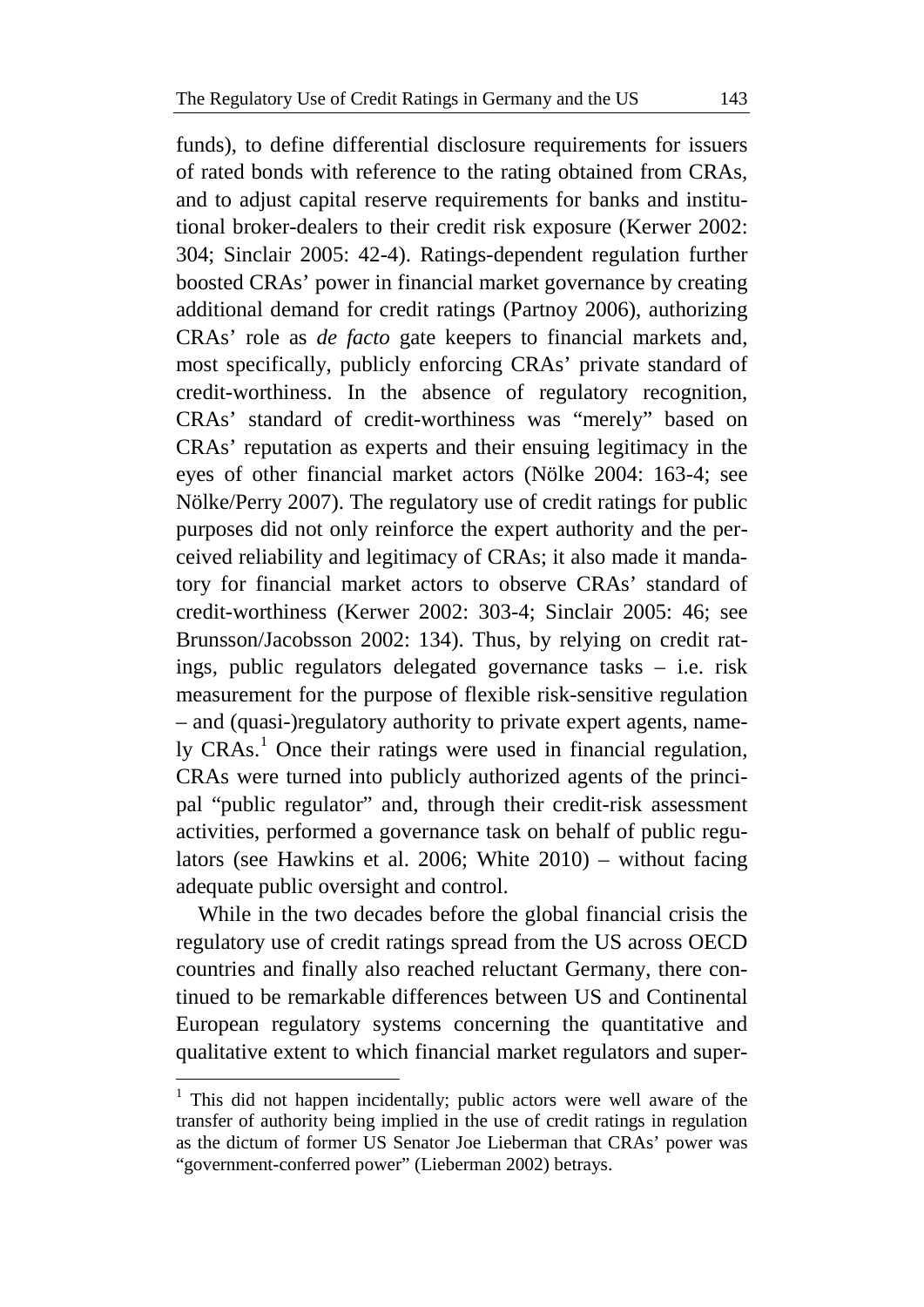visors came to rely on CRAs' credit risk assessments (Richter 2008; Rosenbaum 2009: 22-3). In this article I draw on resource dependence theory (RDT) – supplemented by insights from principal-agent theory (PAT) and the varieties of capitalism (VoC) approach – to explain both common trends and marked differences in the regulatory use of credit ratings in the US and Germany before the global financial crisis. I argue that, through the regulatory use of credit ratings, state actors delegated (quasi-) regulatory authority to private expert agents, i.e. CRAs, because public regulators lacked essential analytical resources to cope with financial market uncertainty. *The higher the degree of public regulators' dependence on CRAs' analytical resources, the higher would be the degree of public regulators' use of CRAs' ratings in regulation.* Thus regulatory differences between Germany and the US can be explained with different levels of US and German regulators' dependence on CRAs' analytical resources. The different extents of public dependence on private expertise were, in turn, conditioned by different macroinstitutional settings, i.e. varieties of capitalism. *An Anglo-Saxon variety of capitalism (liberal market economy) creates pressures for a considerably higher degree of regulatory reliance on CRAs (private expert agents) than a "Rhenish" variety of capitalism (coordinated market economy)*.

This article makes several contributions to the literature. First of all, it provides the first systematic and theory-guided comparative analysis of the regulatory use of credit ratings in Germany and the US, thus *explaining* an important, but still underresearched and, in particular, under-theorized facet of CRAs' power. Secondly, my analysis of CRAs points to, and explains, both (limited) convergence and continued differences in US and German financial market governance. Thirdly, the proposed theoretical framework, which centrally builds on resource dependence theory (RDT), enhances the analytical rigor of extant accounts of expertise-based delegation and states' capacity gaps in financial market governance (see section 2). The empirical analysis demonstrates the usefulness of RDT for explaining varying levels of delegation to private experts. In fact, the macroinstitutionally embedded resource-dependence perspective of this arti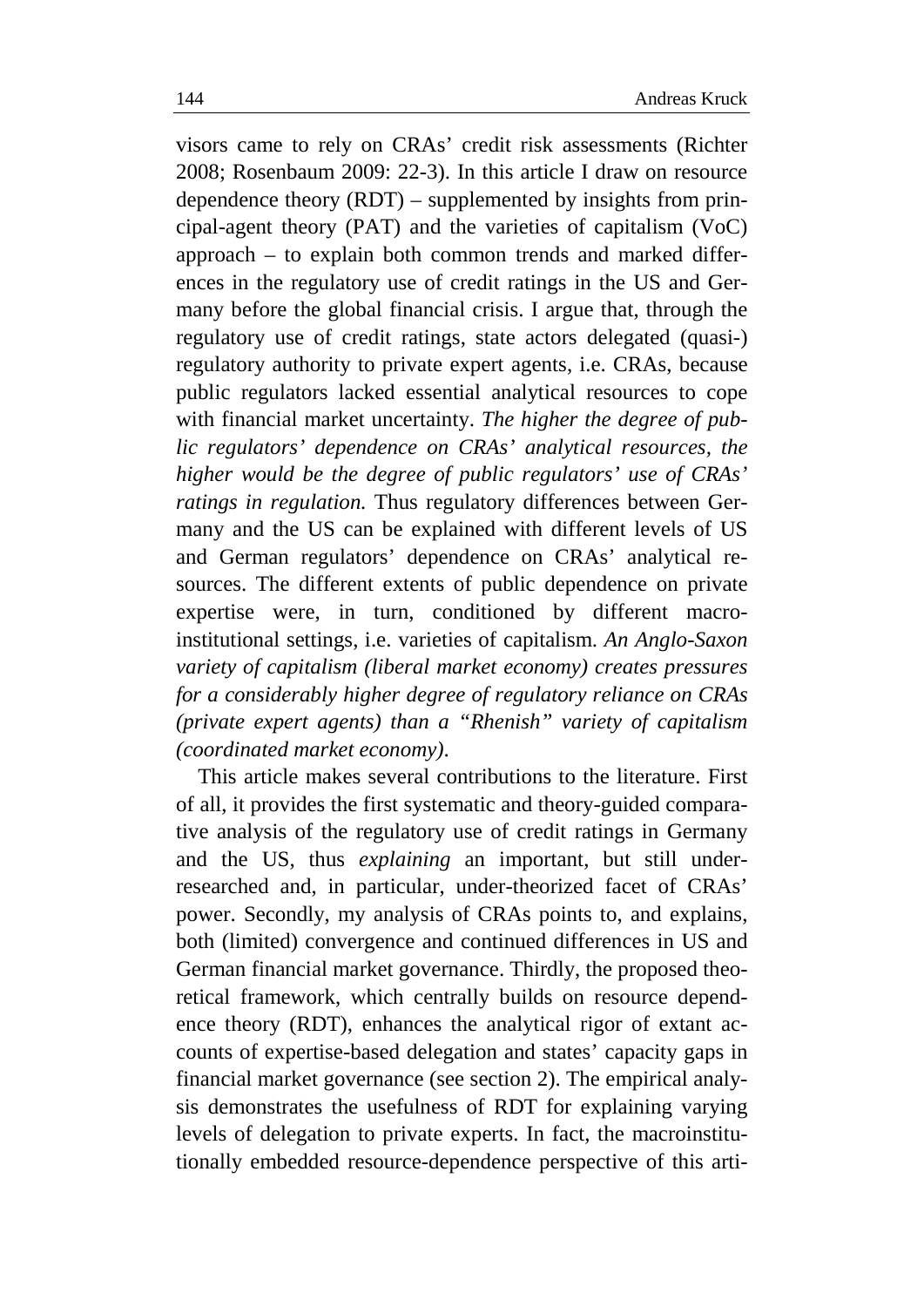cle should be helpful for capturing transatlantic commonalities and differences in the delegation of political authority to private actors far beyond the case of CRAs. Finally, the analysis underlines in one more issue-area the usefulness of the varieties of capitalism approach when it comes to capturing transatlantic differences in financial market governance (see Nölke/Perry 2007).

The remainder of this article is structured as follows: Section 2 introduces the theoretical framework for analysis in more detail and derives a specific testable hypothesis. Section 3 provides a comparative overview of the use of credit ratings by US and German regulatory bodies. In section 4 I show that both intertemporal and cross-country (US and German) patterns in the regulatory use of credit ratings correspond to the expectations of the proposed theoretical framework. Section 5 draws on this framework to account for US and German positions in the negotiations that led to the inclusion of provisions for ratings-dependent banking regulation into the 2004 Basel II Accord. The conclusion (section 6) sums up the main findings, discusses the broader relevance and limitations of these findings and briefly reflects on some regulatory changes after the global financial crisis.

## **2 Explaining the Transfer of (Quasi-)Regulatory Authority: Resource Dependence and Macroinstitutional Context**

### *2.1 A Resource-Dependence View on Delegation to Expert Agents*

In general terms, a lack of policy-relevant information and expertise on the part of state actors has commonly been considered a key rationale for the delegation of governance tasks and political authority to specialized – national, international or transnational – expert agents (Hawkins et al. 2006: 13-15; Pollack 2003: 23, 28-9; Thatcher/Stone Sweet 2002). However, scholars in the tradition of principal-agent theory (PAT) have so far failed to explicate and operationalize the resource dependence argument which implicitly underlies the notion of delegation to a specialized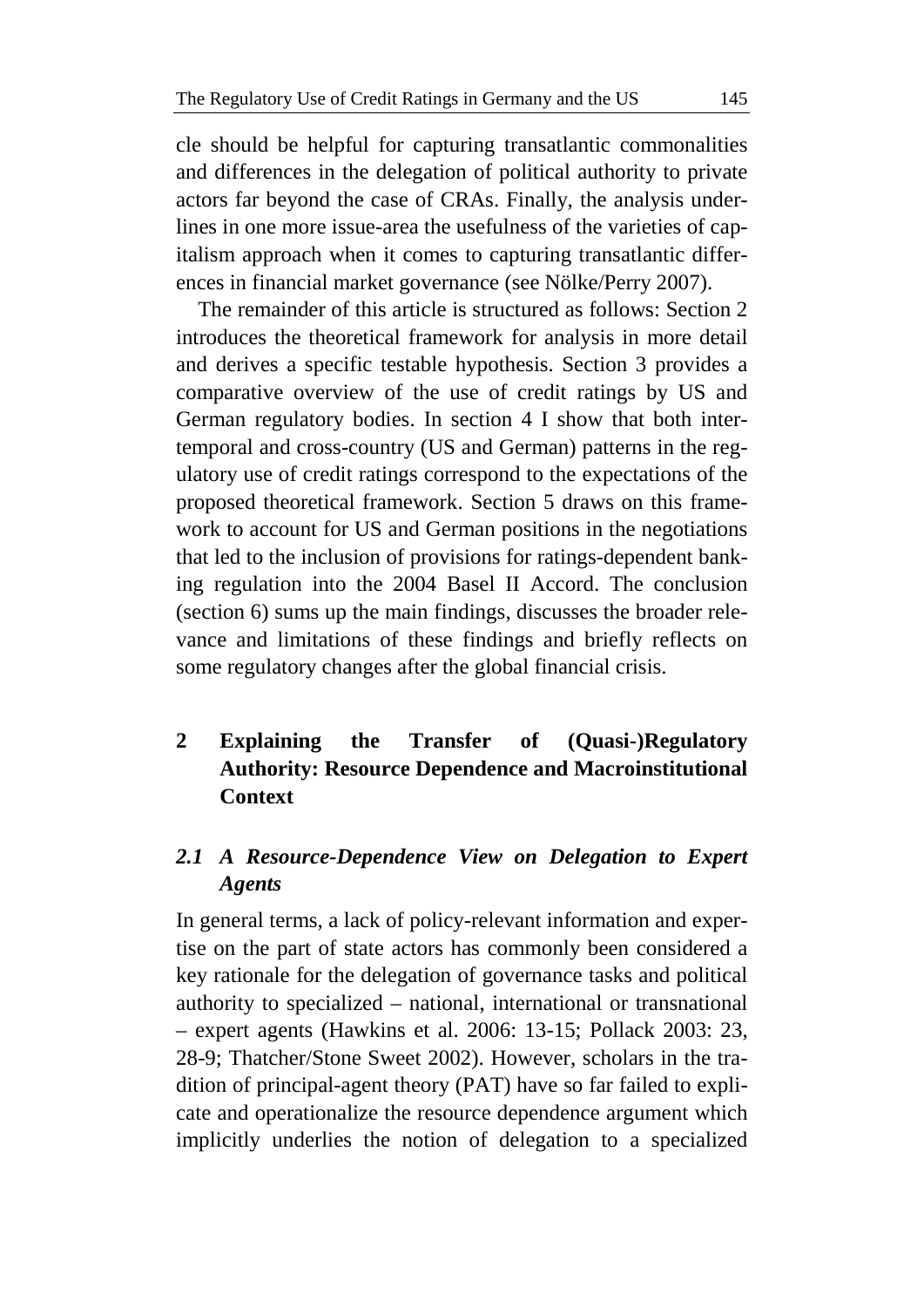agent due to states' limitations in expertise and informational resources. In the following, I seek to show that resource dependence theory (RDT) advances our understanding of delegation to private actors in that it provides a clear-cut, empirically testable hypothesis specifying *why, under what conditions* and *to what extent* public regulators will delegate (quasi-)regulatory authority to private expert agents such as CRAs. Taking recourse to RDT ameliorates (self-declared) shortcomings of PA approaches that are deficient in terms of causal-theoretical saturation (Hawkins et al. [2](#page-5-0)006: 9-10; Thatcher/Stone Sweet 2002: 3).<sup>2</sup> Moreover, it puts wide-spread, but often under-theorized *ad hoc* arguments about missing state capacities for effective financial market governance (Eichengreen 1997; Major 2009; Speyer 2006; Strange 1988; Tsingou 2008; see Mayntz 2010 for a recent more nuanced view) on a theoretical footing that allows for systematic comparative analysis over time and across countries. My resource dependence argument thus enhances existing underspecified explanations for delegation and theorizes claims about (varyingly large) capacity gaps of states.

RDT, which emerged as a major approach of interorganizational analysis in the late 1970s but was (re-)discovered by political scientists only quite recently (see Brühl 2003; Kruck 2011; Liese 2009; Nölke 2004; Rittberger et al. 2010: 332-9; Rittberger/Kruck 2010; Steffek 2013), is based on a view of organizations as rational self-interested actors that are oriented toward the effective and efficient attainment of specific organizational goals (Pfeffer/Salancik 1978: 23; Scott 1981: 57). The underlying rationale for establishing relationships with other organizations is an organization's lack of self-sufficiency, i.e. its need for access to specific external resources which are crucial to

<span id="page-5-0"></span> $2$  Even proponents of PAT have admitted that "as causal theory – that is, as an integrated body of concepts, operationalisable variables, and testable propositions – it remains incomplete" (Thatcher and Stone Sweet 2002: 3) and that "the propositions about why principals delegate (…) build on existing theories" (Hawkins et al. 2006: 9-10). PAT mostly implicitly relies on a number of causal assumptions taken from other theories. The proposed theoretical framework, which is based on RDT, explicates the theoretical assumptions underlying the argument of expertise-based delegation and provides a strong, falsifiable causal hypothesis (see below).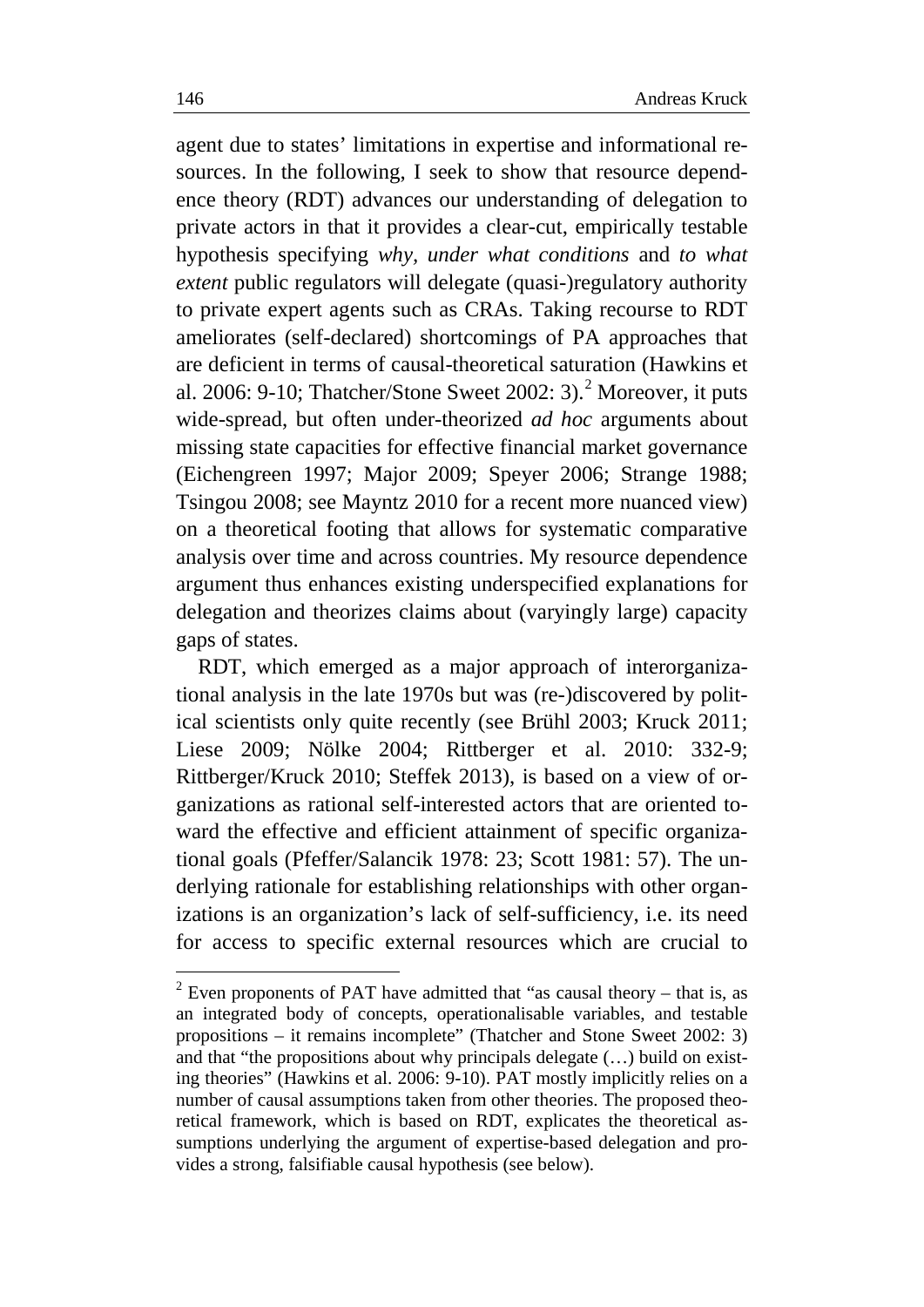achieve its particular objectives. This may include material resources, e.g. funds, technical material, and personnel, as well as immaterial resources, e.g. information, expertise, and legitimacy. Thus, organizations which, for the accomplishment of their organizational goals, depend on (access to) scarce resources controlled by another organization in their task environment will be prone to establish relationships with this external organization (Oliver 1990: 241-2, 249-50; Pfeffer 1981: 98; Pfeffer/Salancik 1978: 2, 43-4). The likelihood for the establishment of interorganizational relationships therefore varies with the degree of resource dependence. However, dependence on resources presumably controlled by an organization will only continue to shape actors' behavior, when these organizations show their ability to perform the provision of crucial resources to the organization. In the longer run, organizations which have an important and critical function but fail at it will not make other organizations rely on them as potential resource providers (Pfeffer 1981: 98, 101).

In order to determine the resource dependence of an organization, it is first of all necessary to identify its objectives, since its objectives determine the resources required for goal accomplishment. Apart from that, RDT refers to two dimensions: essentiality and substitutability of external resources (Pfeffer/Salancik 1978: 46-51). *Essentiality* describes the extent to which an organization requires resources controlled by an external organization to attain its goals. The essentiality of a resource is contingent on the relative magnitude of resource needs, i.e. the gap between required and existing (internal) resources, and the criticality of the resource, i.e. the (in-)ability of the organization to continue functioning in the absence of the resource. *Substitutability* denotes the extent to which resources provided by an external organization can be replaced from other sources. Both essentiality and substitutability of the resources determine the focal organization's dependence on any other organization. A high degree of resource dependence exists when the resources demanded by an organization are characterized by high essentiality and low substitutability.

RDT predicts that organizations will seek to establish relationships with other organizations if, for the attainment of their goals,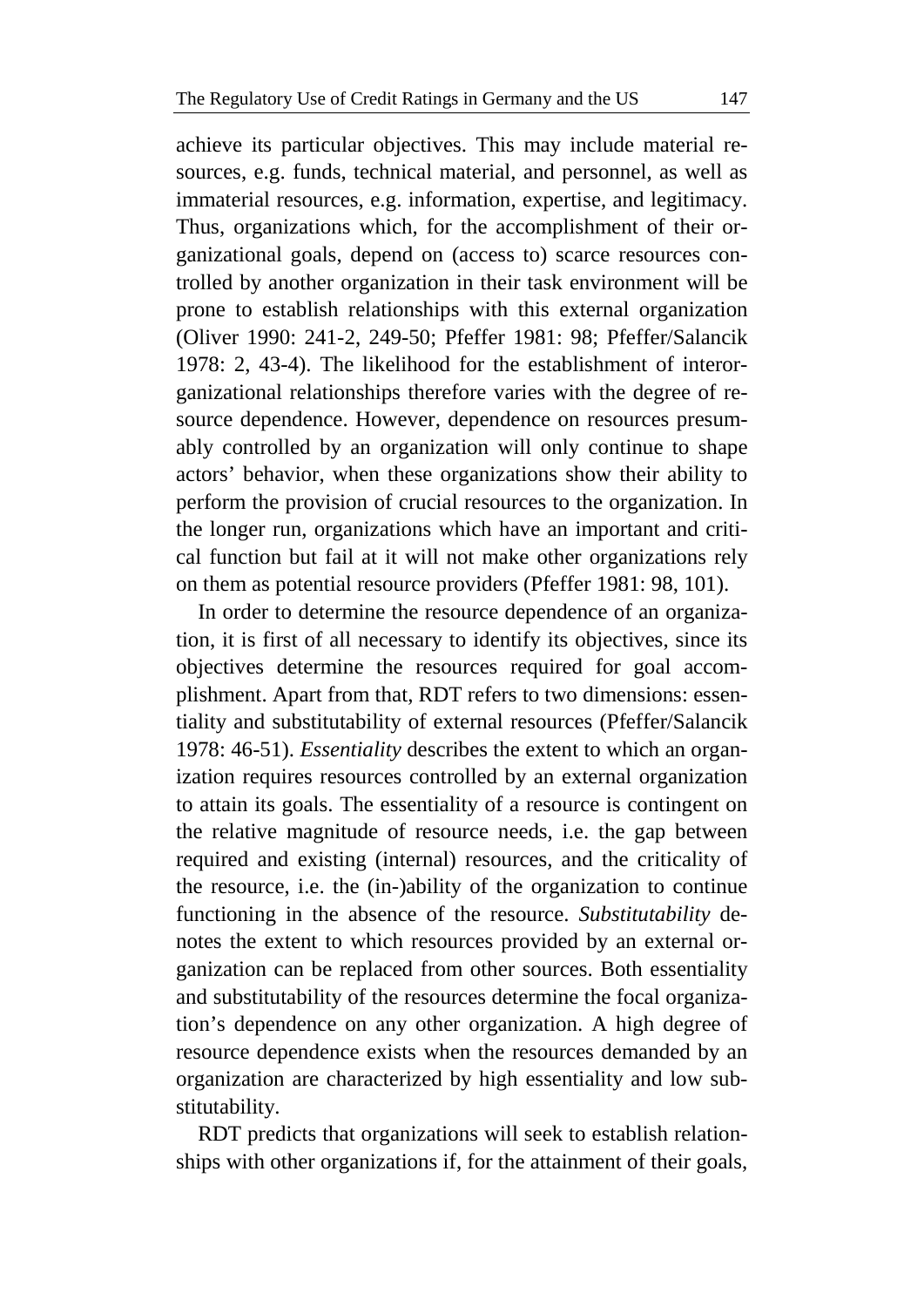they are dependent on essential resources which those organizations control and which are hard to obtain elsewhere. The higher the essentiality of the resource and the lower its substitutability, the more likely it becomes that an organization will seek to establish relationships with other organizations. If the focal organization, due to formal-hierarchical or de facto power, is in the position to establish resource-providing interorganizational relationships without the relevant external organizations active consent, a high degree of resource dependence of the focal organization is not only a necessary, but also a sufficient condition for the actual establishment of the interorganizational relationship.

National and international regulatory bodies can be regarded as organized entities with the objective of achieving specific governance goals, namely ensuring the provision of the public goods of financial market stability and efficiency. As private business enterprises, CRAs are first and foremost oriented toward making profits. However, the assumption of CRAs, other market participants and regulators (still) is that CRAs' economic goals and incentives will also make them act in ways conducive to the achievement of the public goal of financial market stability (Gras 2003: 30). RDT has already been applied to analyze dependencies that exist both between CRAs and investors, and CRAs and the companies whose debts are rated: Investors depend on analytical resources of CRAs for their investment decisions; rated companies depend on the legitimacy of these agencies for their access to capital (Nölke/Perry 2007: 130; see Nölke 2004). CRAs' analytical resources are crucial in contemporary global finance. Their legitimacy is derived from the expert character of these analytical resources as perceived by market participants. The overwhelming quantity of information available to financial market actors creates a demand for the analytical output of CRAs (Nölke/Perry 2007: 129; see also Hiß/Nagel 2012: 68-70).

These insights can be transferred to the relationship between regulators and CRAs, resulting in a rather straightforward theoretical argument: Public regulators are organizations which for the attainment of their main organizational goals, i.e. financial market stability and efficiency, are dependent on resources controlled by external organizations. As they lack essential analytical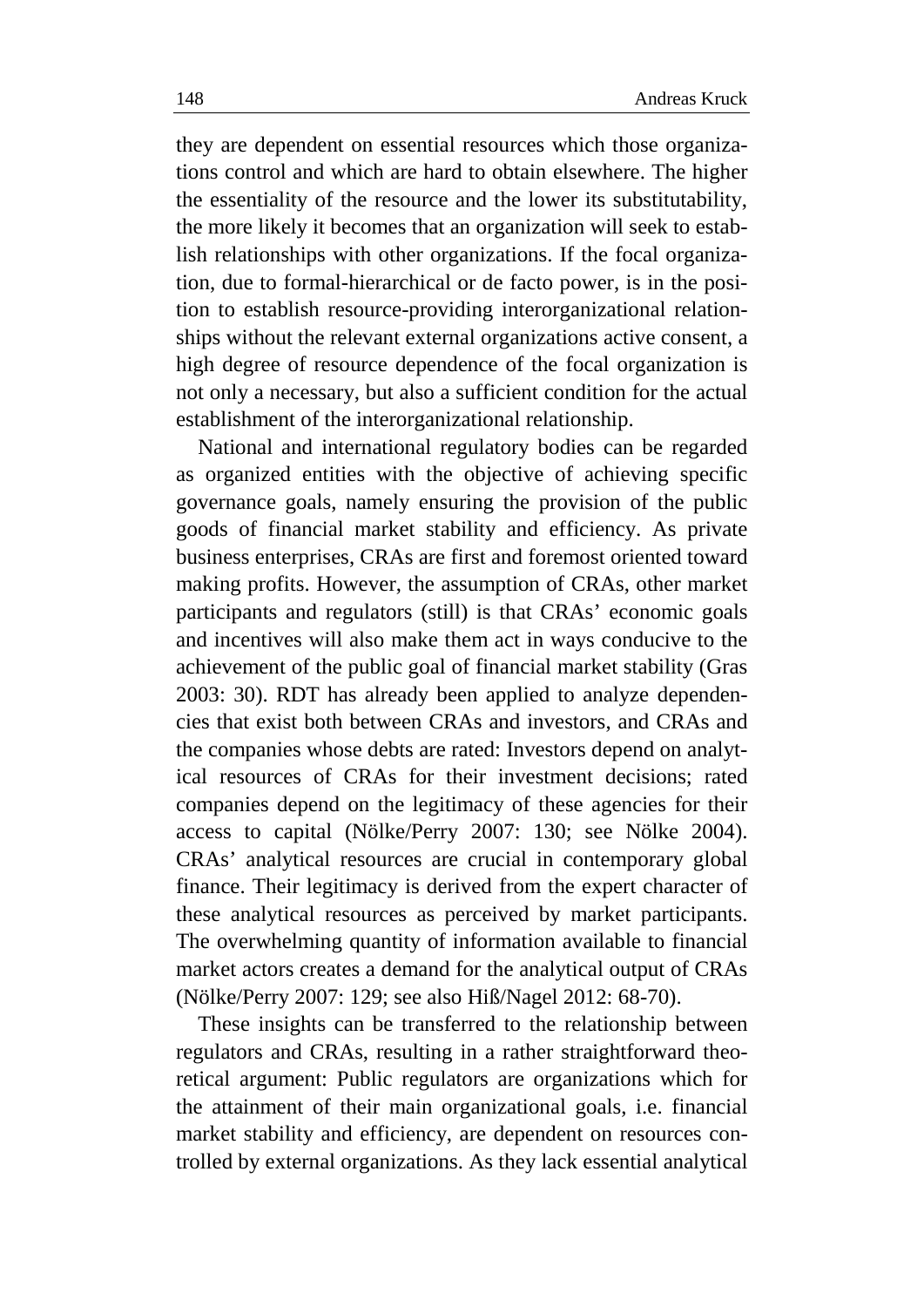resources for measuring credit risks themselves, public regulators delegate governance tasks and (quasi-)regulatory authority to specialized risk-measuring agents, i.e. CRAs.

From the rationalist point of view of RDT, delegation of governance tasks and (quasi-)regulatory authority to specialized agents, such as private CRAs, involves both costs and benefits for public regulators (see Pfeffer/Salancik 1978: 183). Public regulators will only delegate if the perceived benefits, in terms of organizational goal attainment, from making use of CRAs' analytical resources through the reliance on credit ratings in financial regulation are larger than expected costs. More specifically, public regulators weigh costs such as their loss of some control over the regulated entities<sup>[3](#page-8-0)</sup>, fears of CRAs' agency slack (slippage or shirking) as well as costs for selection, screening and oversight mechanisms for CRAs against presumed gains in terms of effectiveness and efficiency of regulation. Such gains may arise from the fact that the regulatory use of credit ratings makes financial regulation more flexible, sensitive and adaptive to (changing) financial market risk since credit ratings constitute rather finegrained and adaptive risk assessments that vary over time (Kerwer 2005: 464). Apart from that, using CRAs' rating in risksensitive regulation may be more cost-efficient for regulators than building up adequate risk-measuring capacities themselves.

<span id="page-8-0"></span> $3$  The Basel II provisions may serve as an example illustrating how public regulators' reliance on CRAs involves a loss of control for regulators. Under Basel I, public regulators set a uniform 8% minimum capital requirement for claims on corporate firms which were not risk-weighted. This was a rather crude measure of credit risk; nonetheless *all* the parameters that finally determined the capital requirement were set by public regulators. Under the Basel II Standardized Approach, the asset base on the basis of which the 8% capital requirement was calculated was risk-weighted according to CRAs' ratings of the debtors. Thus, a crucial measure for credit risk, i.e. the risk weighted asset base of a bank, was no longer determined by public regulators but by CRAs through their ratings. Regulators had given up control over some regulatory parameters to a private agent.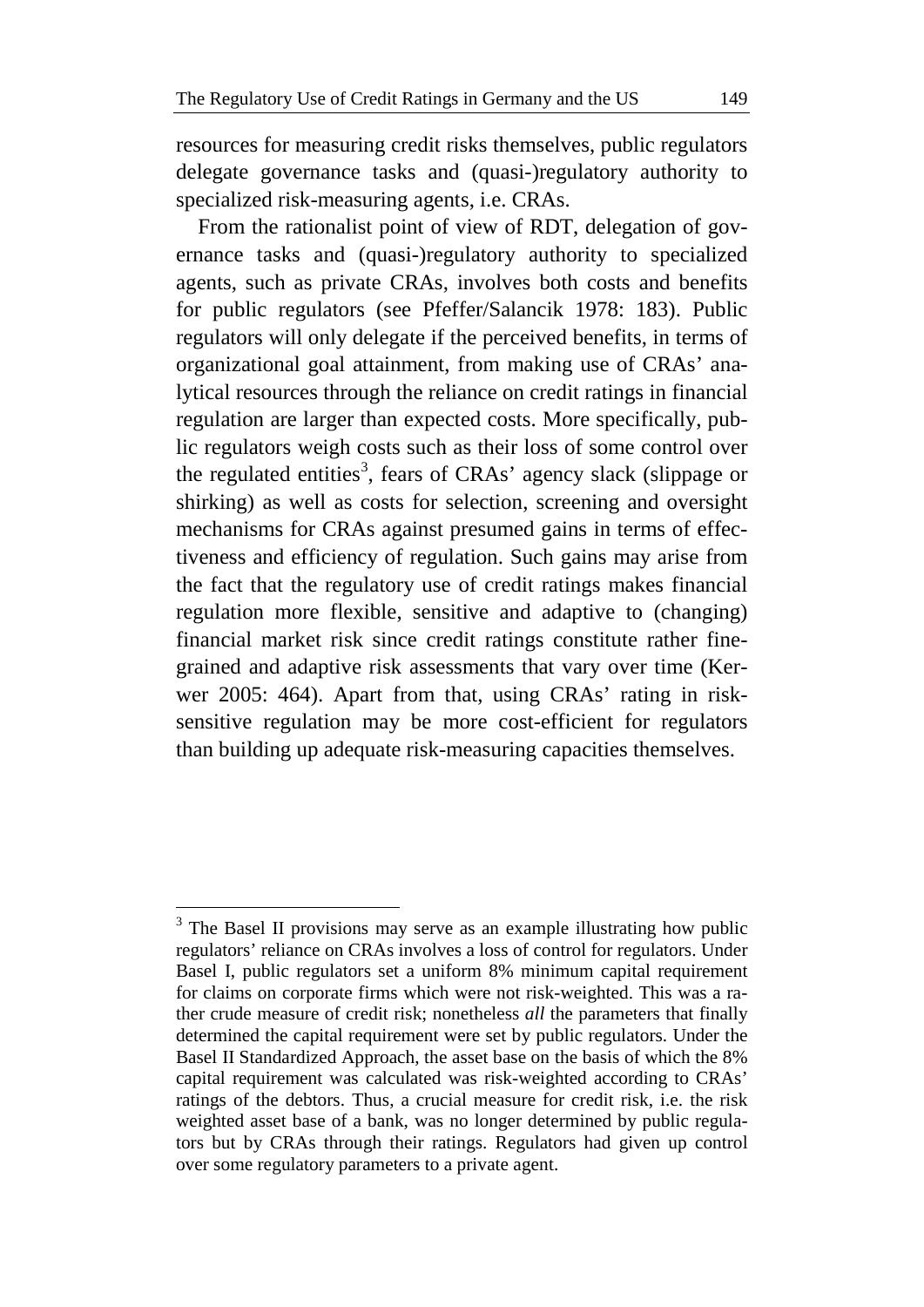### *2.2 Varieties of Capitalism as Macroinstitutional Contexts of Resource Dependence*

Organizational resource dependencies as well as organizations' way of dealing with these dependencies are not exogenously given, nor do they vary randomly. Rather, they are systematically shaped by structural macroinstitutional contexts. RDT, which takes an open systems perspective on organizations, is situated in the broader category of environmental approaches in organization theory. Environmental approaches claim that in order to explain the behavior of an organization we must take into account the context of that behavior, i.e. "the ecology of the organization" (Pfeffer/Salancik 1978: 1); this is because the best way to organize both internally and in relation to other organizations is contingent upon the nature of the macrostructural environment of the organizations and the resource demands it poses (Blau 1987: 83- 4; Cook 1994: 364; Hamilton/Woolsey Biggart 1994: 150-1). Macroinstitutional contexts shape the means-end calculations of organizational actors, their dependence on resources controlled by other organizations and, consequently, their activities, their organizational forms as well as their relations among one another (Hamilton/Woolsey Biggart 1994: 157; Scott 1981: 114). In now classical studies, proponents of environmental approaches in organization theory have highlighted uncertainty and rates of change (e.g. in market conditions or technologies) in the macroinstitutional environment as crucial context variables (see Galbraith 1973, 1977; Lawrence/Lorsch 1967; Scott 1981: 114-15), emphasizing that organizations will seek to establish stable resource flows which contribute to reducing the uncertainty of their environment.

Applying these arguments to the regulatory use of credit ratings, I claim that macroinstitutional socioeconomic conditions characterized by high levels of uncertainty and rapid rates of change set incentives for the delegation of (quasi-)regulatory authority to CRAs by accentuating public regulators' dependence on CRAs' analytical resources. This rather general argument about the varying significance of CRAs in different macroinstitutional settings can be specified and operationalized with refer-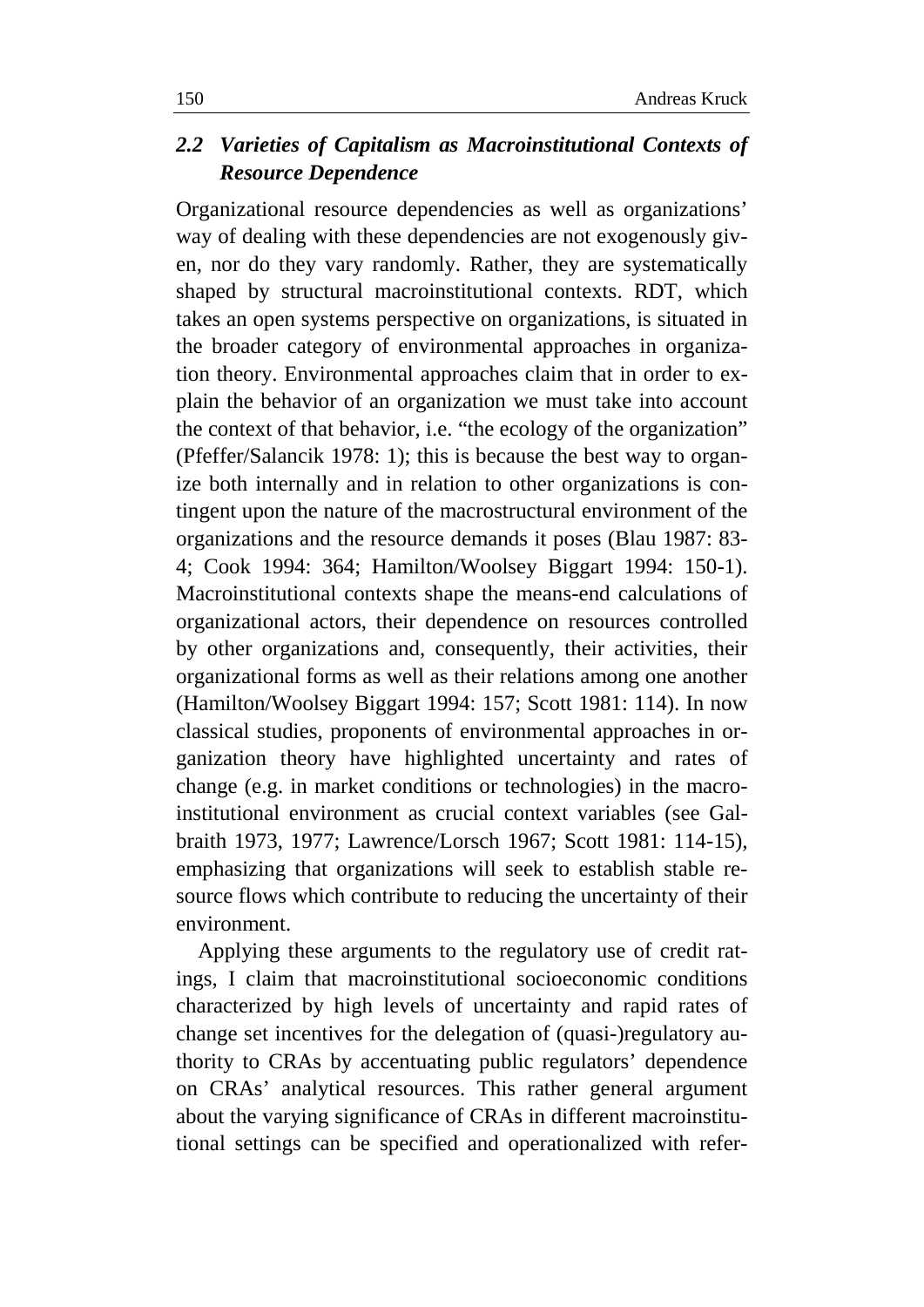ence to the varieties of capitalism approach (VoC) (Nölke/Perry 2007; see Hall/Soskice 2001a). From that perspective, different varieties of capitalism constitute different (national or regional) macroinstitutional contexts conditioning the essentiality and substitutability of CRAs' analytical resources.

The VoC approach provides a framework for capturing institutional similarities and differences among economies and for studying how "behavior [of business and political actors] is affected by the institutions of the political economy" (Hall/Soskice 2001b: 4-5; see Coates 2005; Dyson/Padgett 2005; Lütz 2004). Differences in the macroinstitutional framework of the political economy set incentives and constraints for the behavior of individual and corporate actors in a capitalist system and thus generate systematic differences in business actors' and politicians' strategies across different varieties of capitalism. It has become common to broadly distinguish between the "Rhenish" variety of capitalism, which has also been termed "coordinated market economy" (CME) and is, in somewhat simplifying terms, characterized by a long-term investment horizon, and the Anglo-Saxon variety of capitalism, which is sometimes referred to as "liberal market economy" (LME) and features a short-term investment horizon (Hall/Soskice 2001b: 8; Nölke/Perry 2007: 127).

CRAs are a characteristic component of the Anglo-Saxon (LME) variety of capitalism. Due to the different intensities of financial disintermediation and the varying complexity and uncertainty of financial markets, the activities of CRAs fit better with, and are more important in LMEs than CMEs (Nölke/Perry 2007: 126-7, 129). CRAs are more important in LMEs since the number and diversity of actors in financial markets and the scope of financial products are larger than in a CME system of intermediated finance where long-term financing through banks is prevalent, the range of financial products is more limited and overall financial market volatility is less pronounced. CRAs are empowered by deregulated, liberalized, and disintermediated financial markets, because the latter are more complex and pose higher uncertainty to both private investors and public regulators due to their larger volatility and because borrowers depend more heavily on an external certification of their credit-worthiness in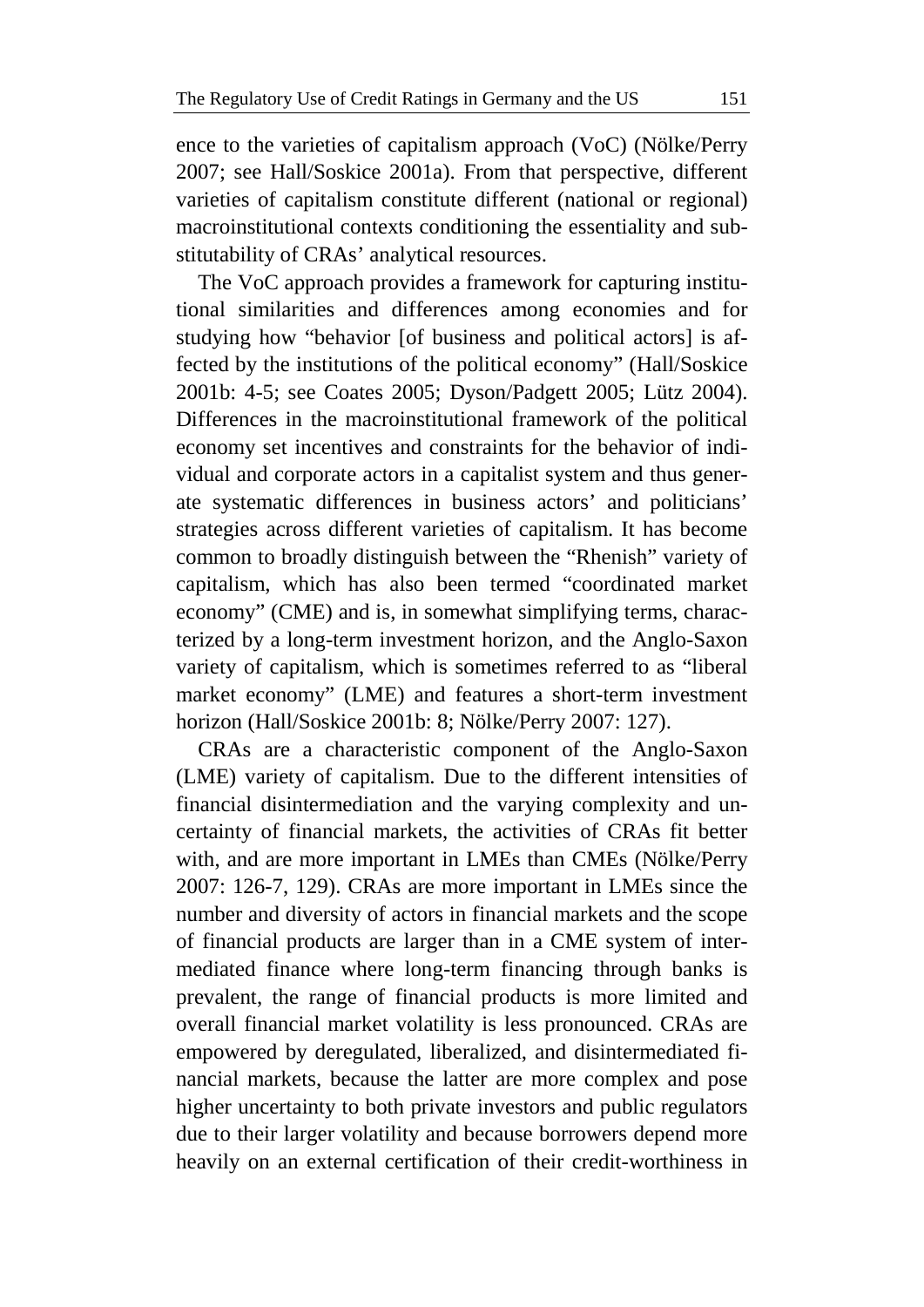order to get access to capital markets than in a system of intermediated financing.

While the argument about the greater importance of CRAs in LMEs for investors (dependent on information on the creditworthiness of borrowers) and borrowers (dependent on CRAs' seal of approval for access to capital markets) is pretty straightforward, the linkage of LMEs to a greater dependence of *public regulators* on CRAs' analytical resources is somewhat more subtle: In a macroinstitutional environment marked by a higher degree of market uncertainty due to a short-term investment horizon of many investors, greater volatility of the financial system, and a lack of control of credit-worthiness through long-term bank-borrower relationships, public regulators will depend more heavily on the analytical resources of CRAs. Making use of CRAs' analytical resources then constitutes an attractive regulatory option to cope with systemic uncertainty *without* much direct public interference with market processes. As uncertainty tends to be higher in more complex and volatile LME (rather than CME) financial markets, the context conditions of Anglo-Saxon LMEs would make CRAs' analytical resources appear particularly essential for LME regulators pursuing the goals of financial market stability and efficiency through flexible risksensitive regulation.

Thus, we can finally hypothesize that *the higher the (degree of) public regulators' dependence on CRAs' analytical resources, the greater the (degree of) public regulators' use of CRAs' ratings and the concomitant delegation of (quasi-) regulatory authority will be*. The dependence of public regulators on CRAs, i.e. the essentiality and the substitutability of CRAs' analytical resources will in turn be conditioned by the prevailing macroinstitutional socioeconomic context, *with an Anglo-Saxon variety of capitalism (LME) being linked to a considerably higher degree of dependence on CRAs' analytical resources than a "Rhenish" variety of capitalism (CME).*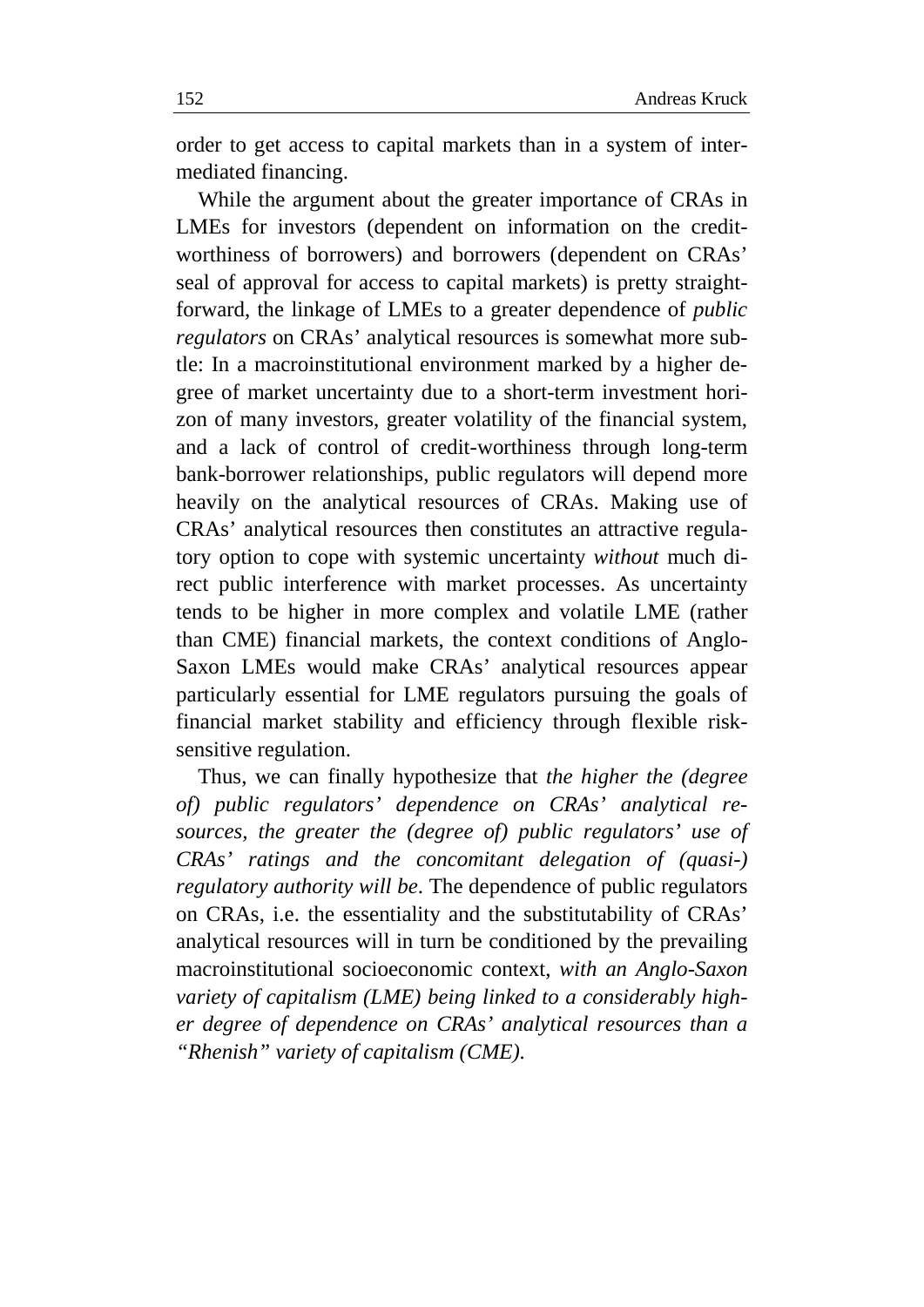### **3 The Regulatory Use of Credit Ratings: The US and Germany in Comparison**

### *3.1 The Use of Credit Ratings in the US Regulatory System*

"Ratings-dependent regulation" (Gonzalez et al. 2004: 8) has traditionally been particularly salient in the United States. Credit ratings have been used for a broad range of regulatory purposes by various US public authorities  $-$  e.g. the Securities and Exchange Commission (SEC), the Office of the Comptroller of the Currency (OCC), the Federal Reserve, the Federal Deposit Insurance Corporation (FDIC), the Office of Thrift Supervision (OTS), the Department of Labor, etc. In the early 2000s, the public regulatory and supervisory bodies of nearly all US financial market actors relied – in some way or another – on the credit risk assessments of CRAs in their regulations (Gras 2003: 14). Ratings-based regulations in the US affected not only banks, but also insurers, pension funds, mutual funds, broker-dealers and other market actors (Gonzalez et al. 2004: 9).

Four main types of ratings-dependent regulatory requirements can be distinguished. First, ratings served US regulators to impose risk-sensitive *investment restrictions* on certain financial institutions (e.g. pension funds). In this case, a certain minimum credit rating (usually "investment grade") constituted a regulatory threshold for the investment in and/or the trading of securities. Second, US regulators defined *differential disclosure requirements* for issuers of rated bonds with reference to the rating obtained from CRAs. Credit ratings thus served as criteria for disclosure requirements: the lower the rating, the stricter the requirements. Third, credit ratings were used in defining the *conditions for the issuance of certain financial titles* (e.g. mortgage backed securities). Credit ratings served as criteria for the regulatory administrative requirements that had to be fulfilled before these titles could be issued. Finally, US regulators used CRAs' ratings to adjust *capital reserve requirements* for banks and institutional broker-dealers to their credit risk exposure. Financial institutions got a discount on their capital reserve requirements if their transaction partners or securities they held had a high credit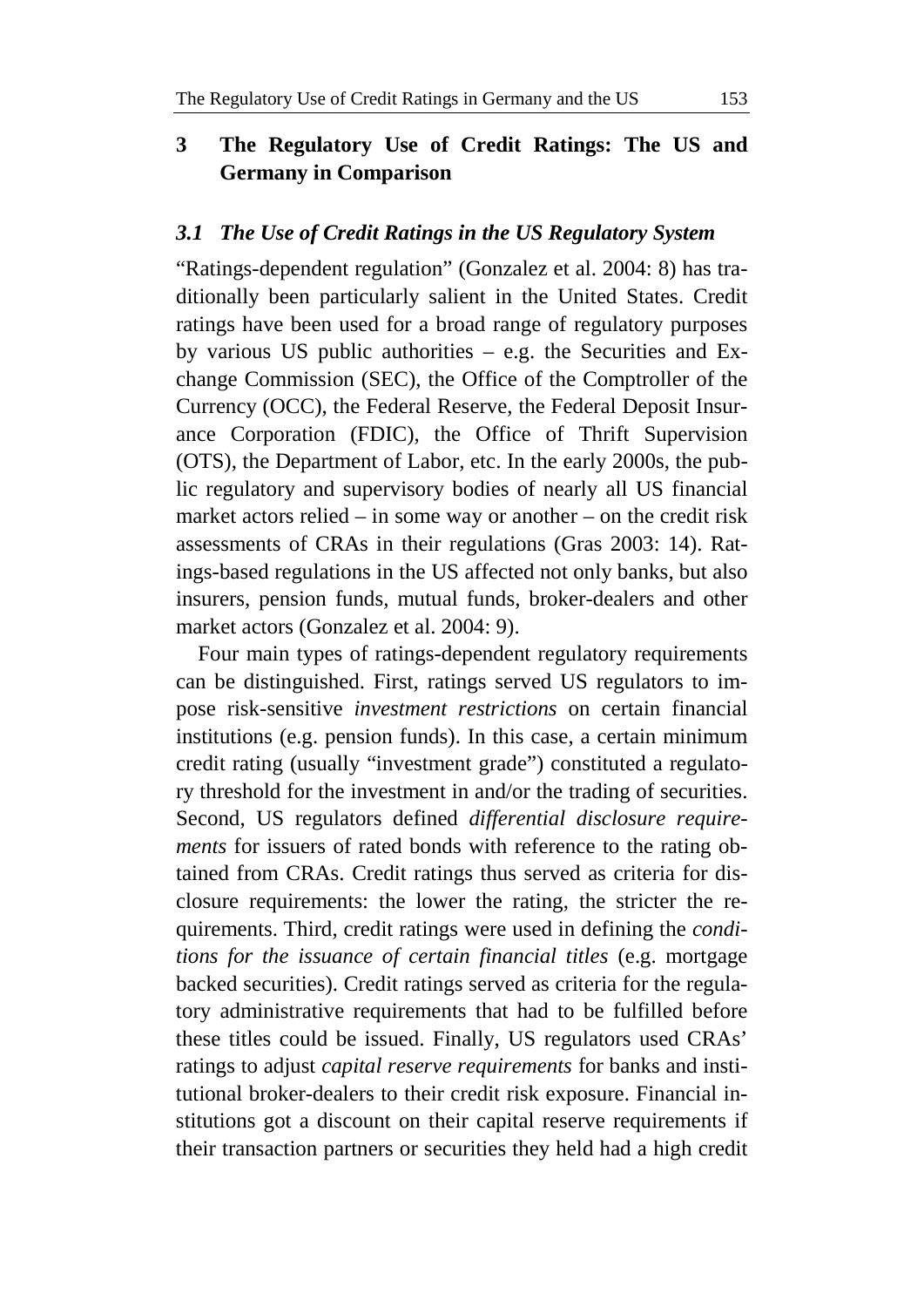rating (Estrella et al. 2000: 44; Kerwer 2005: 463; Sinclair 2005: 42-4; Schwarcz 2001). Overall, from the 1930s to the late 2000s, the use of ratings for regulatory purposes manifested itself in a large number of US laws and rules issued by several regulatory authorities. In the year 2004, at least eight federal statutes and around 50 federal regulations, along with over 100 US state laws and regulations, referenced CRAs' ratings as a benchmark in financial regulation (Rosenbaum 2004: 10).

The requirements US regulators imposed on CRAs to qualify as external credit assessment institutions whose ratings may be used in financial regulation increased slowly but progressively over the decades (Cantor/Packer 1994; Sinclair 2005: 45). The 2006 Credit Rating Agencies Reform Act finally introduced a formalized registration procedure for "nationally recognized statistical rating organizations" (NRSROs) under the auspices of the SEC. The SEC decides upon granting NRSRO status on the basis of a given set of criteria aiming at ensuring the factual and interpretive reliability of rating methods, the adequacy of personnel capacities, and the integrity of the rating process (including avoidance of conflicts of interest).

### *3.2 The Use of Credit Ratings in the German Regulatory System*

In the 1990s and early 2000s, the regulatory use of credit ratings spread to other developed economies (i.e. EU member states, Switzerland, Australia, Canada and New Zealand) and emerging Latin American and Asian markets to a point that in the mid-2000s all developed states, including laggard Germany, came to use credit ratings for regulatory purposes (see Sinclair 2005: 46ff). Within the European Union, the regulatory use of credit ratings started as early as in 1993 with the Capital Adequacy Directive (CAD). From 1993 to 2006, all the European members of the Basel Committee on Banking Supervision (BCBS) – with the exception of Germany which then exercised an option to waive the ratings-based regulation ("market risk amendment") part of the 1993 CAD – used credit ratings in their prudential supervision of banks. Credit ratings served to determine what was a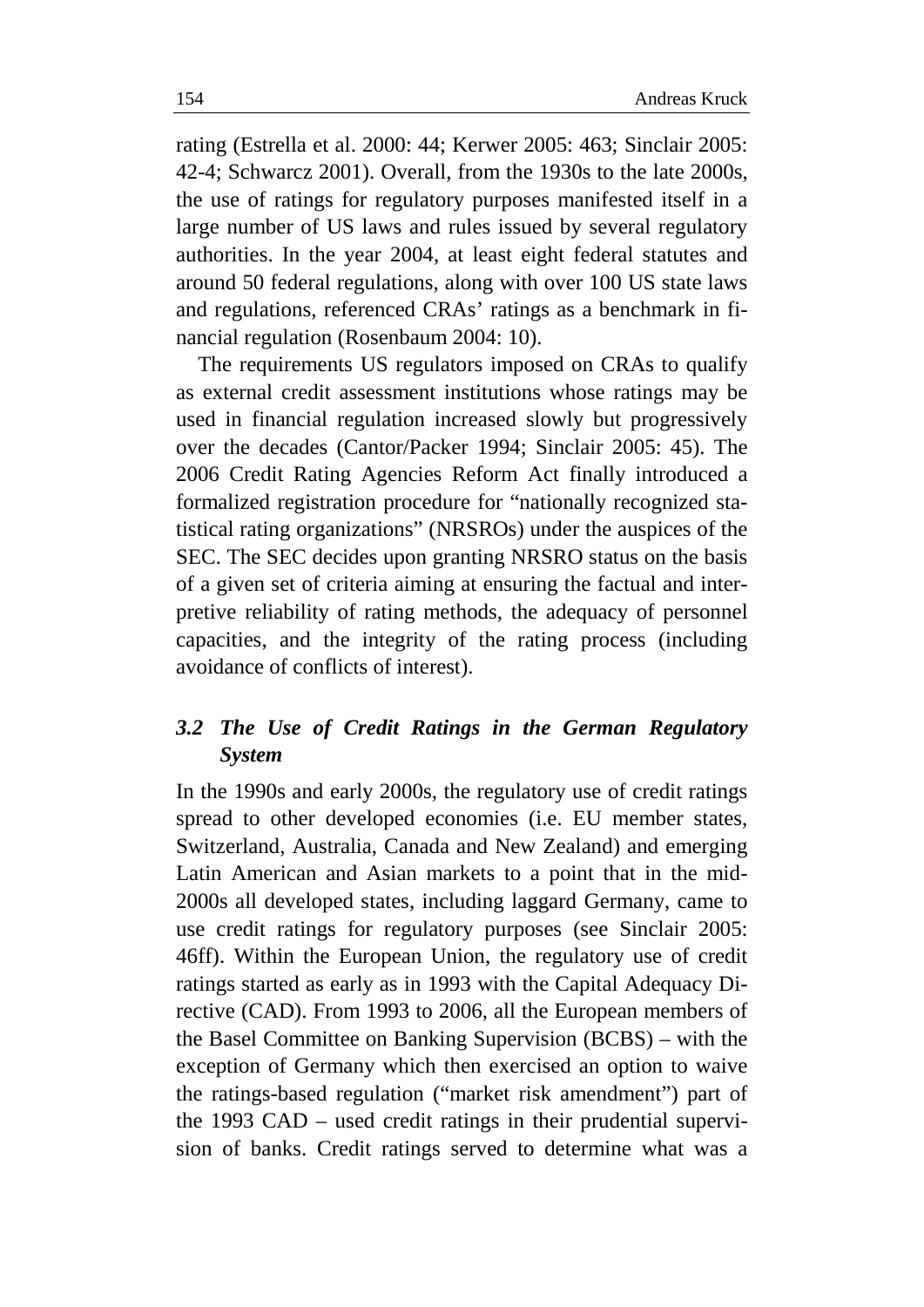qualifying debt security or other interest-rate-related instrument for the calculation of the capital requirement for specific interest rate risks (Estrella et al. 2000: 41; Gonzalez et al. 2004: 9; King/Sinclair 2003: 348; Nicholls 2005: 15-16).

The exceptional position of ratings-skeptic Germany ended with the revised Basel Capital Accord (Basel II), which was developed by the BCBS and adopted in 2004. Basel II provided for the use of credit ratings from approved "external credit assessment institutions" (ECAIs) in the calculation of banks' net capital reserve requirements (BCBS 2006: paras. 50f; 90ff). At the EU level, the transposition of the non-binding Basel II standards into binding EU law occurred with the Banking Directive (2006/48/EC) and the new Capital Adequacy Directive (2006/49/EC) in June 2006. The EU Directives were then transposed into national regulatory systems. In Germany, Basel II was transposed into national law by means of changes to the Banking Act and additional regulations, in particular the 2006 Solvency Regulation on the implementation of the "first pillar" of Basel II, which defined minimum capital reserve requirements (Macht 2007: 68-96; Speyer 2006: 113). The basic idea of the Basel II provisions was to make capital reserve requirements contingent upon the quality of credits banks give. The quality of these credits were to be measured either by internal or by external rating procedures recognized by public banking supervisors. The main objective was to make banking regulation and supervision more responsive to the risks of financial markets and thus keep regulation in tune with markets (Kerwer 2006: 93). The use of ratings for the calculation of credit (default) risks was supposed to serve the purpose of flexible regulation.

Overall, the role of CRAs in the final Basel II Accord was less pronounced than originally proposed by some of the BCBS members, first of all the US regulatory authorities (see BCBS 2001: para. 69 in contrast to BCBS 2006: para. 50). Thus, the final Basel II Accord – and, consequently, the legally binding EU directives – provided for external measurement of credit risk by recognized CRAs as only one of two broad methodologies for banks' credit risk assessment, termed the "standardized approach" (Macht 2007: 71-5). According to the standardized ap-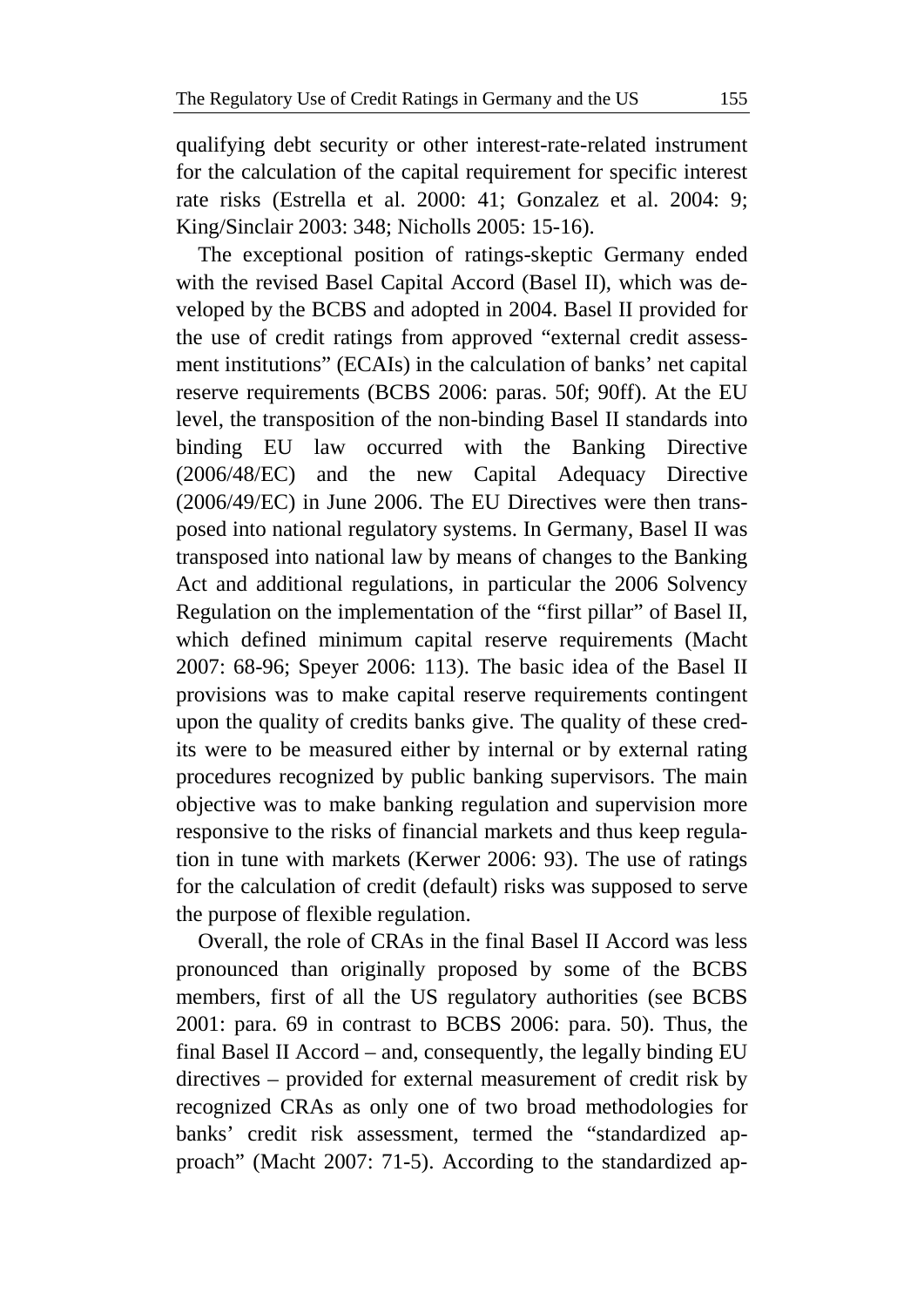proach, banks could use the credit assessments of external rating agencies when determining the credit risk weights that were used for the calculation of capital requirements as long as the CRAs were recognized by the national banking supervisors. The national supervisory authorities assigned ("mapped") the ratings of the recognized CRAs in a routinized procedure to the risk weight categories fixed in the Basel II provisions on the standardized approach (BCBS 2006: paras. 91-108). However, banks that preferred to use internal rating procedures rather than external credit ratings could do so under the "internal ratings-based approach" if their application was approved by their national regulatory agency (Nölke/Perry 2007: 130). Germany strongly insisted on including this internal alternative to external ratings into the Basel II Accord.

According to the Basel II Accord, external credit assessment institutions (ECAIs) had to fulfill certain minimum requirements in terms of "objectivity", "independence", "international access/transparency", "disclosure", "resources" and "credibility" (BCBS 2006: paras. 91ff). These recommendations for the recognition of eligible external rating agencies were implemented in the EU Banking Directive (Arts. 81ff). In addition, the (then) Committee of European Banking Supervisors (CEBS) published Guidelines on the Recognition of External Credit Assessment Institutions in order to achieve some consistency in EU member states' interpretation of the Banking Directive in this regard. Thus, while CRAs were granted recognition as ECAIs by the competent national supervisory authorities, European-level guidelines ensured somewhat harmonized recognition criteria and procedures (BCBS 2006: para. 91; CEBS 2006).

### **4 Accounting for Common Trends and Differences in the US and German Use of Credit Ratings**

### *4.1 Intertemporal Perspective: Explaining a Common Trend*

An intertemporal analysis suggests that varieties of capitalism, resource dependencies of public regulators and the regulatory use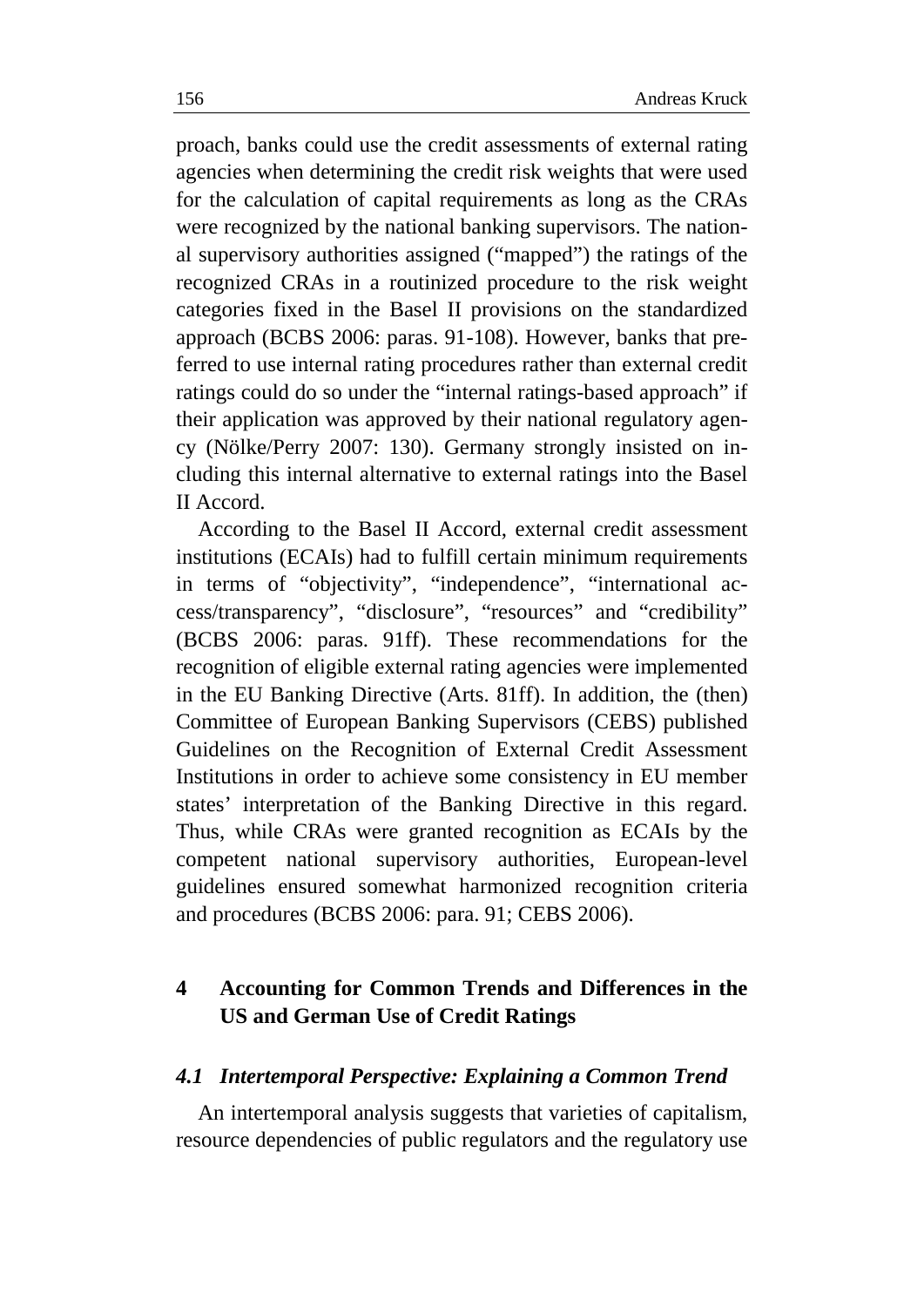of credit ratings indeed co-varied over time. The breakdown of the Bretton Woods system of fixed exchange rates (1973) and the ensuing deregulation and globalization of financial markets have led to an exponential growth of the volume of transnational flows of capital and to a global integration of money, currency and capital markets. Thus, the global financial architecture clearly moved from embedded liberalism towards disembedded liberalism in the decades before the global financial crisis. To be sure, the global transformation from embedded to disembedded liberalism has not resulted in a global convergence of national economic governance; i.e. there are still quite different national approaches to specific economic policies. The pressures of globalization have played out differently in different macroinstitutional contexts. Despite this important qualification, finance marks a sphere of the economy where a certainly incomplete, but nonetheless significant adaptation of national macroinstitutional contexts has taken place. Macroinstitutional arrangements in CMEs have come under increasing pressure, to the extent that there has been a tendency in Continental European economies to move at least closer to the Anglo-Saxon finance model. Deep "infrastructural" changes could be observed in the financial systems of numerous CMEs: The relationship between banks and industry has changed profoundly under the conditions of globalization. Tendencies of securitization, i.e. the practice of pooling various assets in ever more complex financial instruments, and disintermediation in the credit business have gained momentum also in CMEs (Hall/Soskice 2001b: 60–3; Beyer 2009; Nölke/Perry 2007; Lütz 2000).

There is ample evidence that around the world, the degree of uncertainty posed by financial markets has increased tremendously in terms of a larger number and a broader scope of financial market actors, a growing average complexity of the prevalent financial products, and an increasing volatility of financial markets (Filc 2008: 5-8; Gras 2003: 11-14; Speyer 2006: 103). As a result, the essentiality of CRAs' analytical resources, i.e. their uncertainty coping capabilities increased around the world. Since the 1970s, the *number of financial market actors* offering and seeking capital has risen significantly; in addition to that, the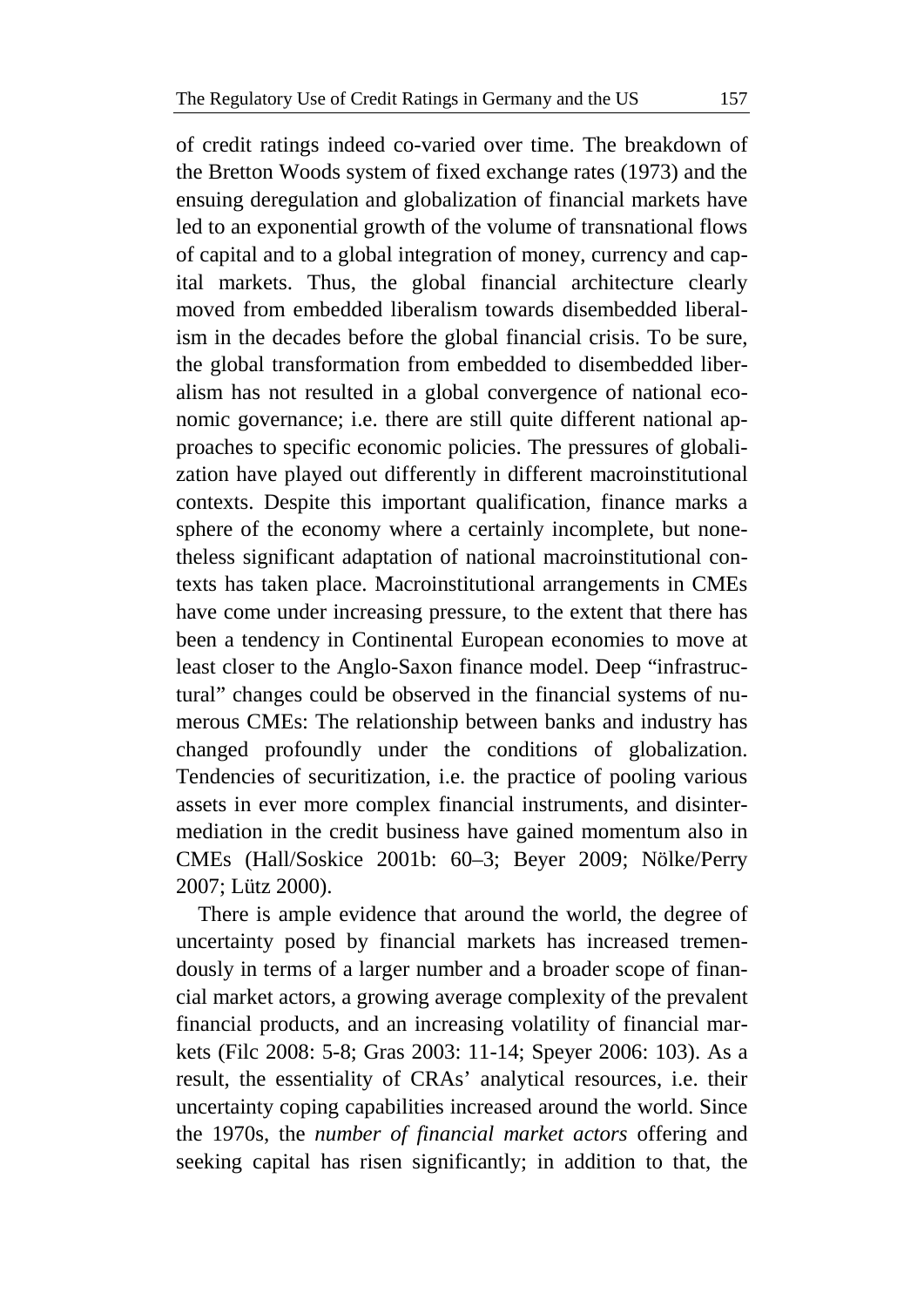scope of financial market actors has become much broader, too, with large institutional investors (i.e. transnationally operating insurance companies, pension and investment funds, state-owned investment funds, hedge funds, etc.) becoming crucial capital market actors. In addition to the increasing number of diverse market actors, the creation of *new complex financial instruments* due to financial innovation and modern communication technology, which makes it possible to instantaneously manage large volumes of short-term financial products, has led to a growing complexity and uncertainty in global financial markets. There has been a proliferation of (frequently) opaque securities (e.g. derivatives such as futures, forwards, options, swaps, CDOs etc.) which account for both the growth of the financial sector in most countries and an increase in financial market uncertainty. This development was in no way limited to the US and the UK though it played out at a slower pace and with weaker intensity in Continental European economies such as Germany. In the 1990s and 2000s, the EU Commission and the Council strongly propagated to open up the European financial sector for global competition (Hishow 2007). This has also affected the business of Continental European banks which for a long time had been considered rather "conservative" in their investment strategies. Financial market deregulation has enabled (and intensified global competition has "forced") banks to create and trade in ever more complex financial products whose construction is hard to comprehend even for the originators of the products. The increase in transnational flows of capital and the rise of short-term investments by a variety of market actors have led to *higher average market volatility*. The shift to floating exchange rates and the deregulation of financial markets have entailed a loss of institutional precautions limiting the volatility of financial markets. The volatility of prices and interest rates on global financial markets has grown significantly. This has contributed to systemic uncertainty and favoured the occurrence of financial crises (Filc 2008).

Thus, changes in the global and national/regional macroinstitutional context which amounted to a transformation from embedded to disembedded liberalism and a move closer to the Anglo-Saxon model of finance even in CMEs such as Germany have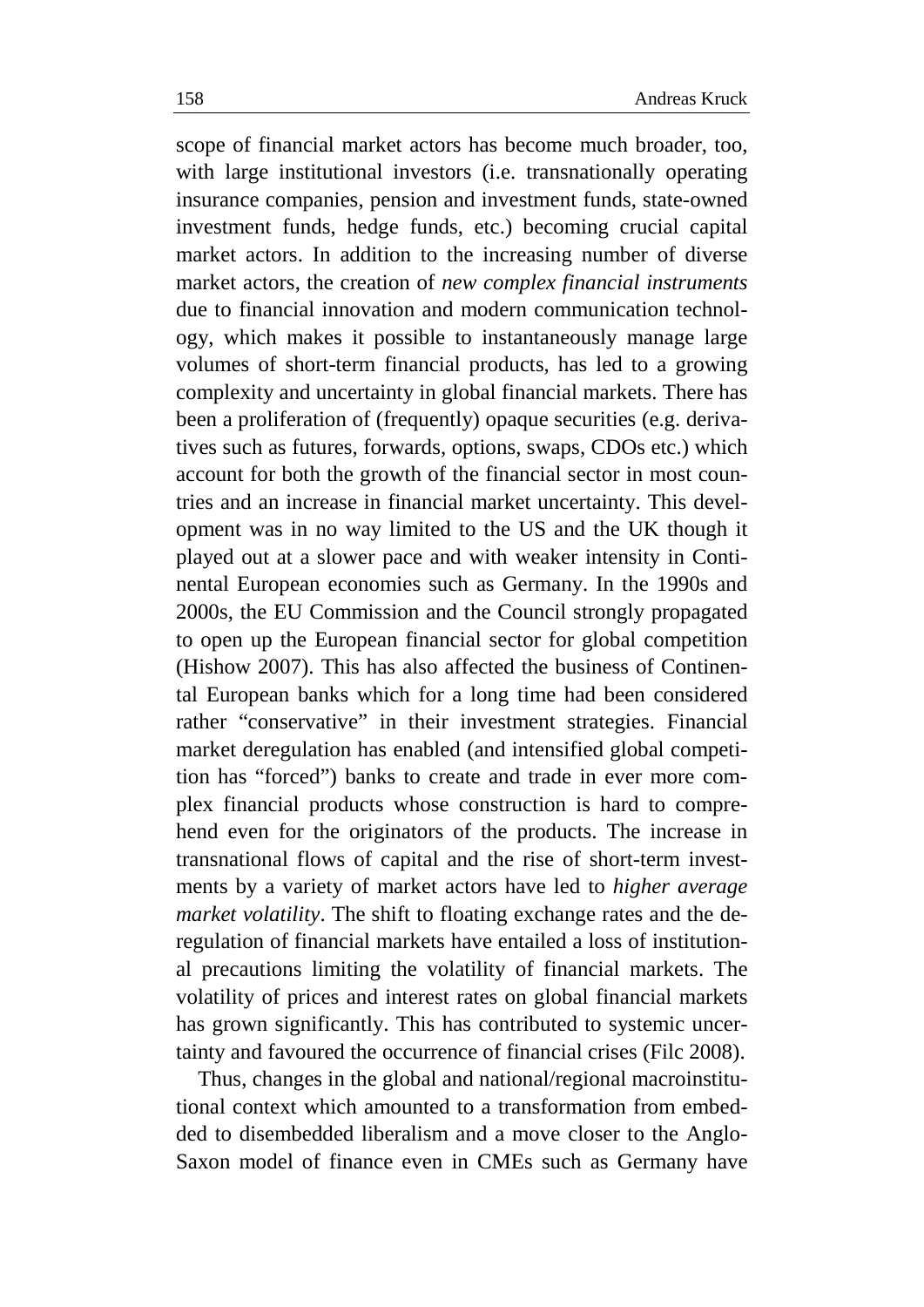favored the rise of market actor constellations, financial products, and process features of financial markets that increase systemic uncertainty. Even in the absence of major crises, the complexity, the lack of transparency, and the degree of volatility of financial systems have become hard to handle for supervisory authorities around the world. Financial markets, not only in the US and the UK, but also in Germany, have become increasingly uncertain territory for all those who depend on a stable environment and reliable expectations for the attainment of their (business or regulatory) goals. This suggests that CRA's uncertainty coping capabilities have become ever more significant for both investors and regulators around the world. Public regulators were increasingly overwhelmed by the sheer quantity of information on the credit risk of diverse financial market actors, by the complexity of the information to be processed, and by the speed of financial market changes. By the 1990s and early 2000s, these developments made fixed bureaucratic rules neglecting temporal variation in credit risk appear increasingly inadequate while private actors' analytical resources were widely considered crucial for systemic risk assessment (Tsingou 2008).

Thus, the essentiality of CRAs' external private expertise for designing and implementing risk-sensitive financial market regulation increased significantly over time, both in the US and Germany. At the same time, the substitutability, i.e. the number of accessible and functionally adequate sources for analytical resources, appeared limited (Estrella et al. 2000: 55-8; Kerwer 2005: 469). One option for public regulators was to rely on investors' or banks' publicly approved internal procedures of (self-)assessment of the risk implied in the investments they make or the credits they issue. However, this always implied strong incentives for underestimating risk, created a potential for moral hazard and required a considerable amount of trust on the part of public regulators into the reliability and integrity of financial institutions' self-assessment of risk exposure. Thus, reliance on independent external risk assessment was an attractive option for public regulators. While, in particular within the EU, there was a limited number of alternative sources of credit risk information apart from CRAs (see Estrella et al. 2000: 57), the analyt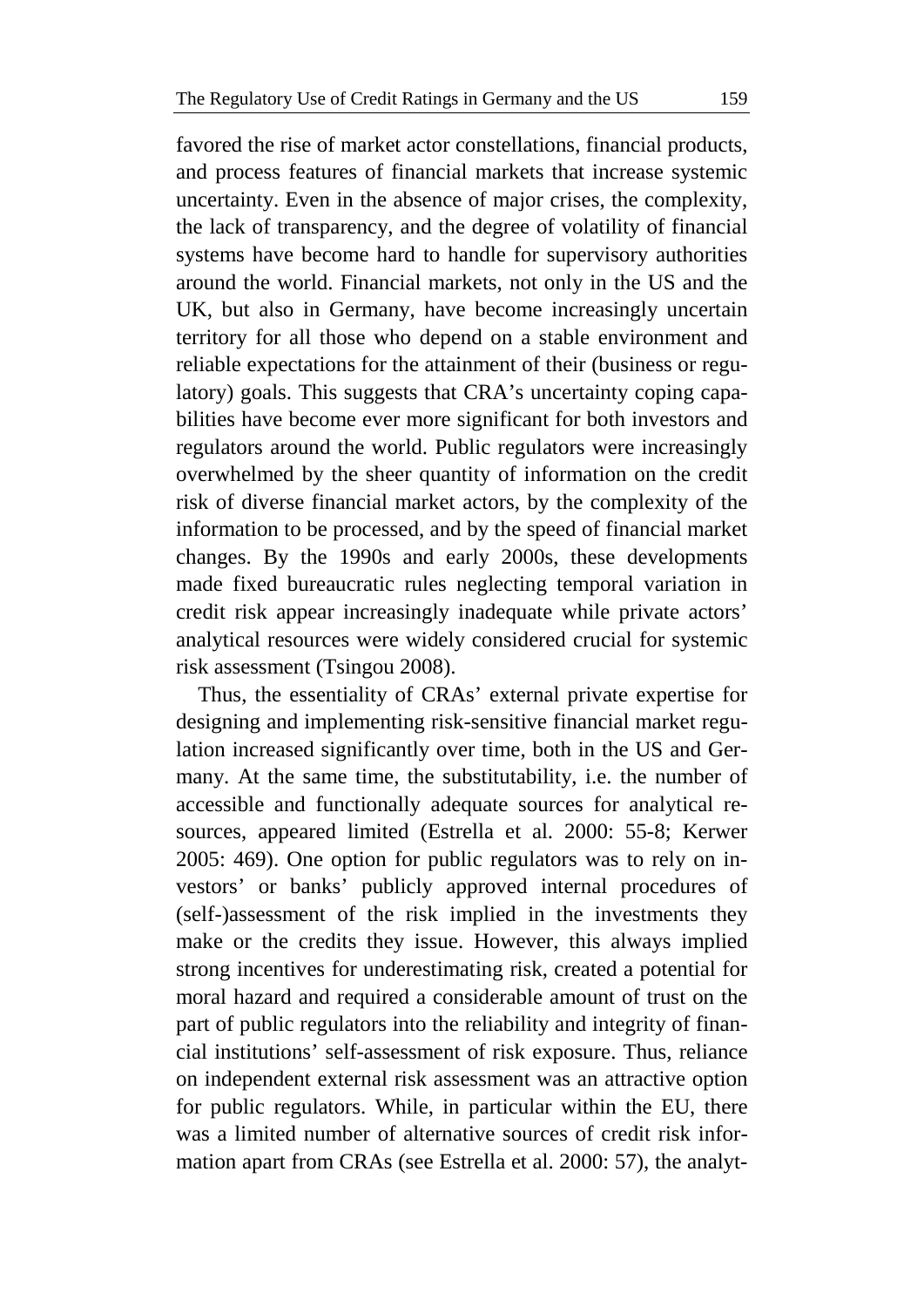ical resources these institutions offered tended to become less adequate for public regulators' goal attainment the more the entities whose risk exposure they were to measure were operating transnationally. This is because at least some of these other credit risk assessment institutions operated only within national jurisdictional boundaries. Thus, public regulators who did not want to rely on internal ratings-based procedures faced only a limited range of alternatives to CRAs, and the usefulness of these other sources decreased with the increasing transnationalization of financial markets. Thus, in the two to three decades before the global financial crisis, the substitutability of CRAs' analytical resources did (at the very least) not increase. In fact, there are good reasons to argue that it decreased, both in the US and in Continental Europe. In combination with the earlier finding that the essentiality of CRAs' analytical resources increased considerably, this means that dependence on CRAs' analytical resources increased in the decades before the global financial crisis – not only in the US but also in Continental Europe. We should thus expect to be able to observe an expansion and an increase in the use of ratings in regulation over time.

Indeed, the actual intertemporal development of the use of CRAs' ratings by national and international public regulators corresponds to this expectation. As outlined above, the use of ratings in financial regulation was initially limited to the US. However, from the early 1990s, the use of credit ratings for regulatory purposes expanded beyond the US to other developed economies and emerging markets. But not only the geographical reach but also the number and scope of regulations that referenced CRAs increased significantly as evidenced e.g. by a boom of ratings-dependent regulation in the US in the (late) 1980s and 1990s (Cantor/Packer 1994; Rosenbaum 2004).

### *4.2 Interregional Perspective: Explaining Cross-Country Variation*

An interregional analysis indicates that varieties of capitalism, resource dependencies and the regulatory use of credit ratings indeed co-vary across countries. Whereas the US clearly belongs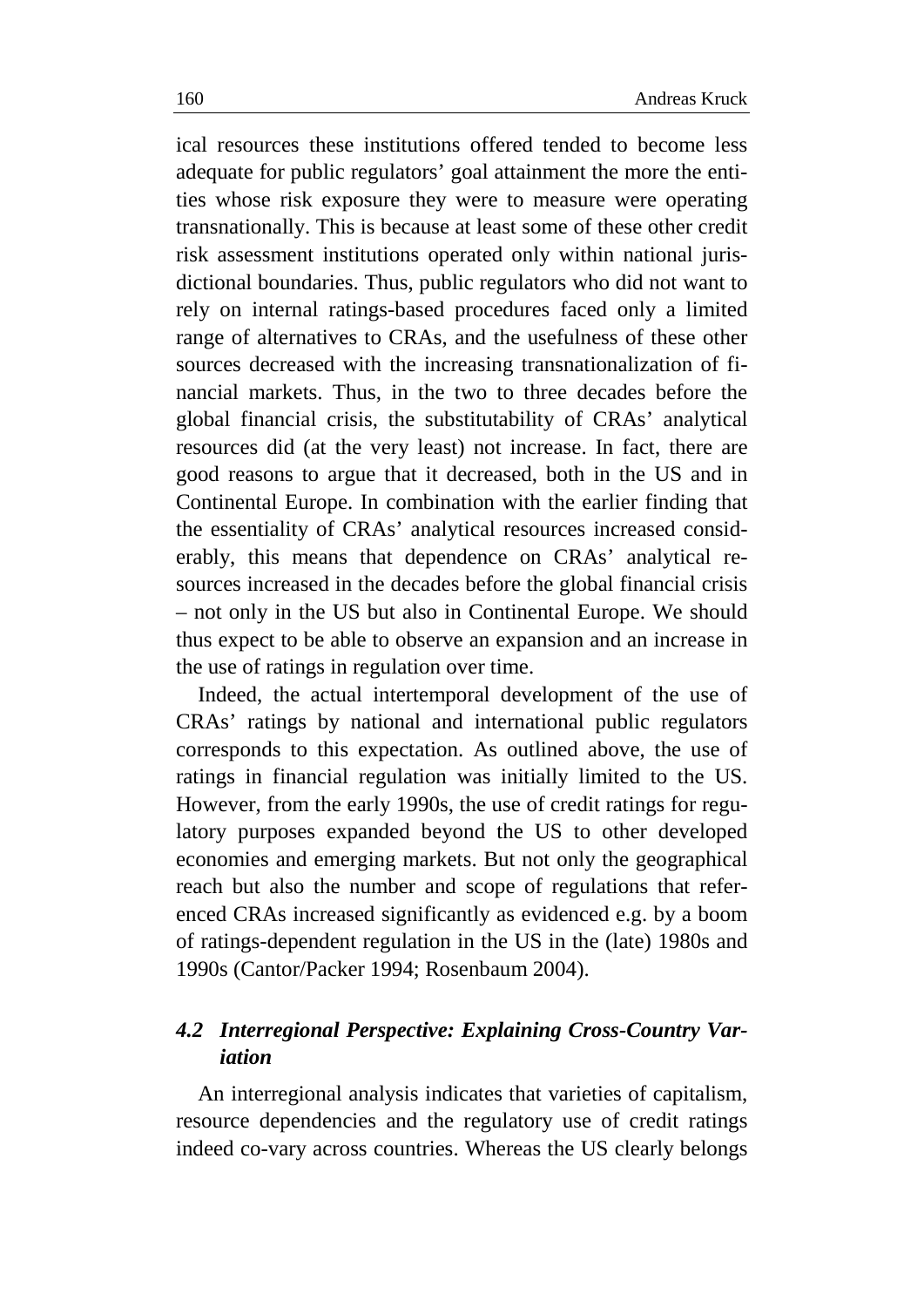to the category of Anglo-Saxon LMEs, all Continental European states still share a great amount of the features of CMEs (Botzem 2008: 48; see Hall/Soskice 2001b). In the previous section, I have pointed out that in the sphere of financial relations significant changes in CMEs have taken place moving them closer to the Anglo-Saxon model of finance. Nonetheless, there is broad consensus that there are still differences in the corporate financing modes and the banking industry structures between the US and Continental Europe which are pronounced enough to warrant the categorization of Continental European countries as CMEs (Busch 2009; Lütz 2004; Lütz/Eberle 2007).

A number of indicators suggest a higher degree of public regulators' dependence on CRAs' analytical resources in the US compared to Germany (see Dieter 2008: 14; Hishow 2007: 1-3; Gras 2003: 11-14; Rosenbaum 2004: 20). *Firstly,* the total number and the diversity (i.e. the qualitative scope) of borrowers that are covered by financial market regulatory requirements within the US regulatory system are larger than in Continental European regulatory systems. There is a much broader range of different types of institutional investors engaged in US financial markets, since the financial system is far more disintermediated. This implies a more complex range of regulated entities with broader variation in their risk profiles. The still considerable overall importance of bank lending limits the number and scope of financial market actors in Continental Europe. *Secondly,* the average complexity of the prevalent financial products in the US financial markets is still higher than in the Continental European markets. The US is not only the place where most of the recent financial innovations have been designed; trade in derivatives is larger in volume and more diverse in terms of different types of derivatives than in Continental Europe. The more complex and the less transparent the products, the more important CRAs' analytical resources become. *Thirdly*, the relative volatility of US financial markets is larger than the one of Continental European markets, i.e. prices and interest rates fluctuate more extensively in US markets. This increases systemic uncertainty and favors regulation that is risk-sensitive and adjusts to credit risk exposure over time. After all, the essentiality of CRAs' analytical resources is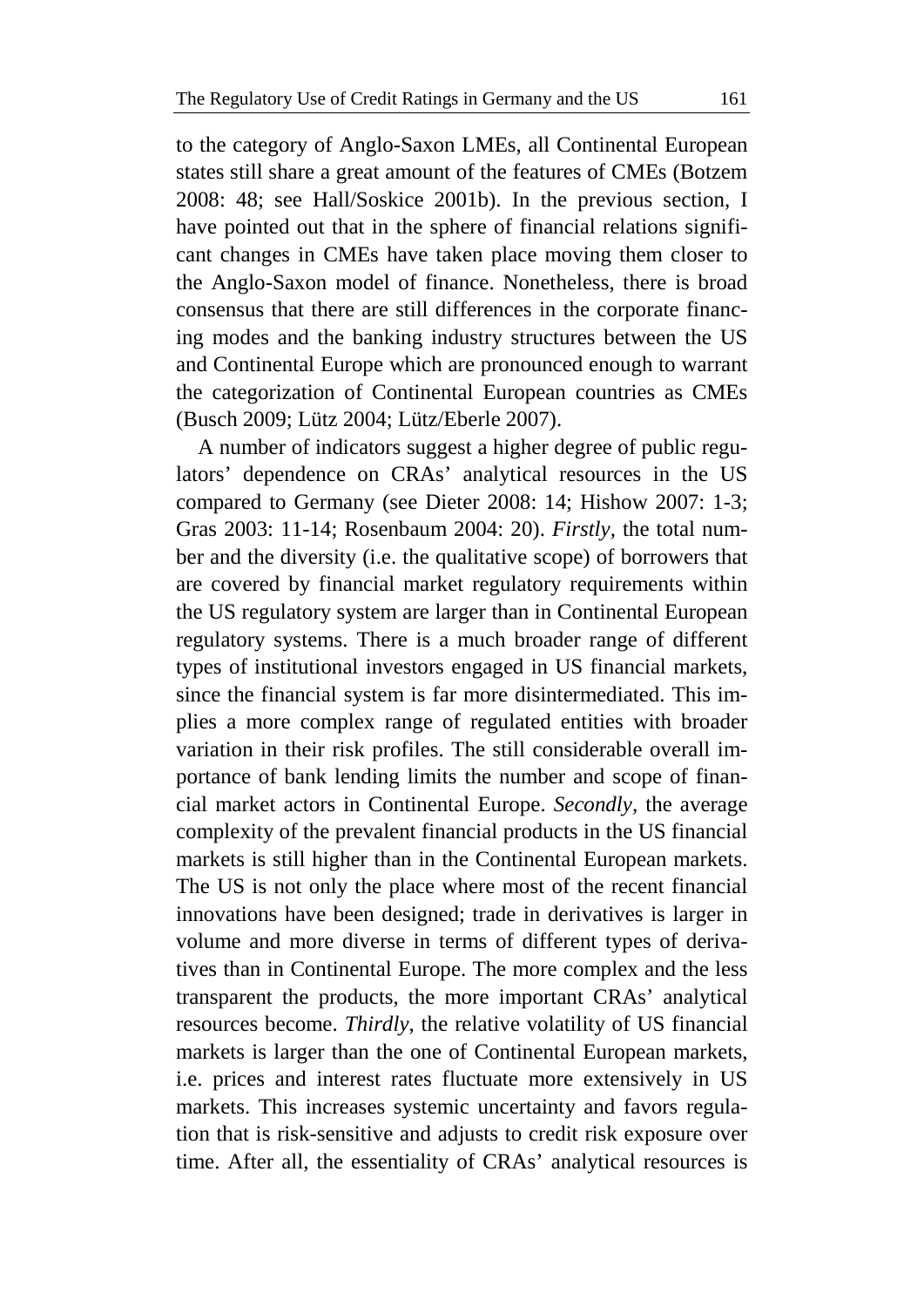high for US public regulators, whereas it is more moderate (though not negligible) for German public regulators.

Moreover, clear differences in substitutability can be identified. The number of alternative sources of credit risk information in Germany is limited, and some of these alternative sources are plagued with shortcomings (see above); but the substitutability of CRA' uncertainty coping capabilities is clearly higher than in the US (Estrella 2000: 55-8). While, at least until the global financial crisis, German supervisors largely considered banks' internal risk assessment procedures as a reliable, trustworthy and beneficial option, in the US even a substantial proportion of American banks were not keen at all on being "allowed" to conduct their own credit risk assessments (see Becker 2007: 85-6, 90). On the contrary, they advocated the use of credit ratings in regulation.

Correspondingly, in 2006 (before the onset of the global financial crisis) the use of credit ratings in regulation could be termed extensive in the US since 1) a large absolute number of US financial market regulations issued by a variety of public regulators referenced NRSROs' ratings; 2) the scope of the use of credit ratings for regulatory purposes was broad, comprising a large number of distinct regulatory purposes in banking regulation, securities regulation, insurance regulation, and further specific issue areas of financial regulation; 3) there were several US rules which strictly *mandated* credit ratings in a way that addressees could only fulfill the regulatory duties imposed by the regulation through a certain (good) rating. By contrast, public regulators in Continental Europe and especially in Germany made only modest use of CRAs' ratings. For sure, there was regulation referring to CRAs' ratings: most importantly, the 2006 BD and CAD implementing the Basel II provisions. However, both the absolute number and the scope of regulations referencing credit ratings were limited in the German regulatory system. Banks were given the possibility to use an internal ratings-based procedure or even renounce any rating. Under the standardized approach of Basel II, unrated credit claims received a risk weight of 100%: Thus, German banks were still able to fulfil regulatory requirements without being compelled to make use of ratings.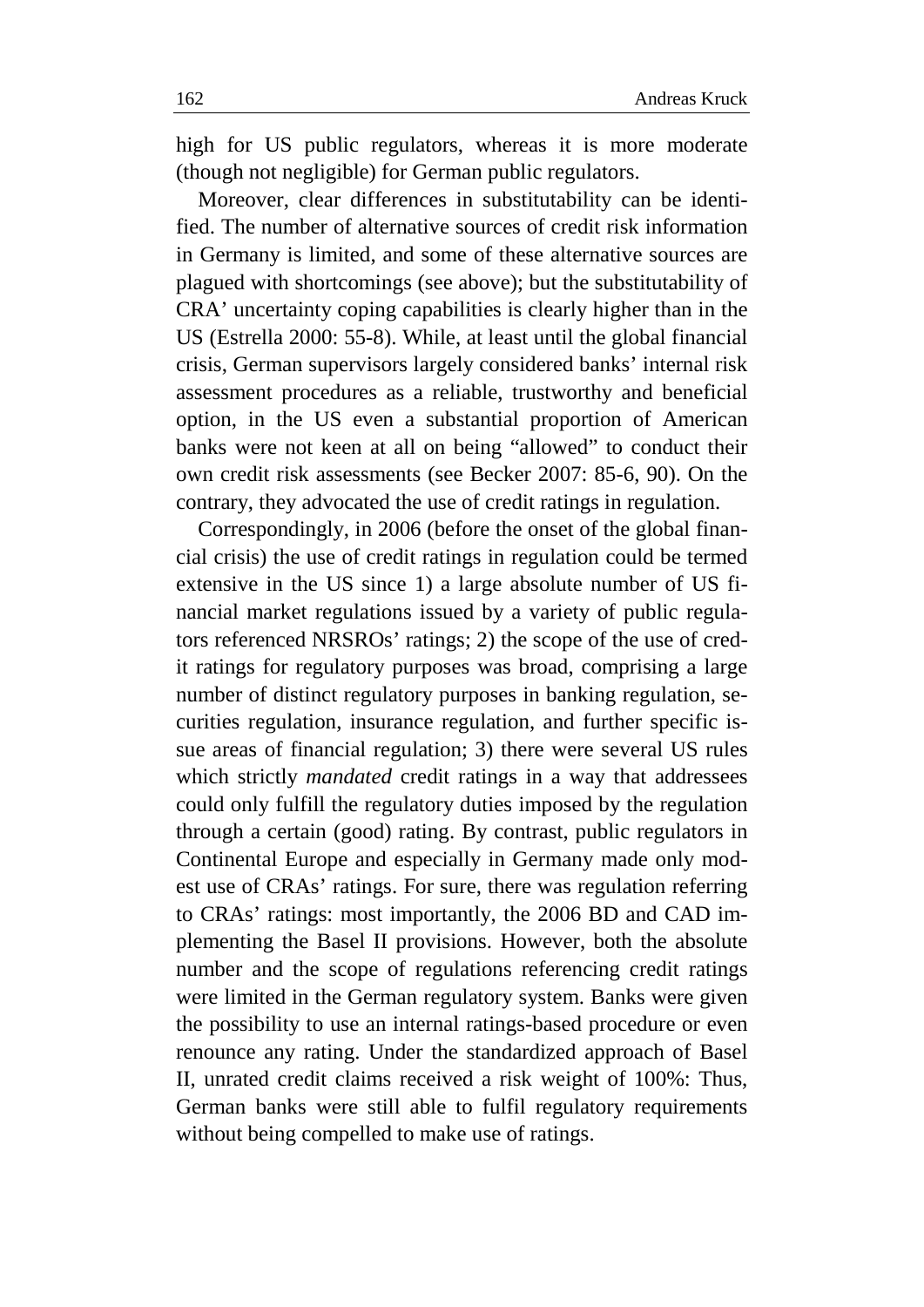In sum, US regulators, under the macroinstitutional conditions of an Anglo-Saxon LME, displayed a high degree of dependence on CRAs' analytical resources. The use of credit ratings in US financial market regulation was extensive. German regulators, under the macroinstitutional conditions of a CME, faced a more moderate degree of dependence on CRAs' analytical resources. Correspondingly, the use of credit ratings in German financial market regulation was far less extensive. Thus, the variables highlighted by the proposed theoretical framework co-vary not only over time but also across countries.

### **5 Explaining German and US Positions on External Ratings in Basel II**

In a final analytical step, I re-trace the national positions of the US and German negotiators in the Basel II process (1998-2004) with a view to examine in how far they correspond to the causal argument of the theoretical framework. First of all, there was a consensus among German and US negotiatiors on some perceived necessities and the general regulatory approach to be taken in banking supervision. Negotiators from both sides saw a need for closer alignment of regulatory frameworks with market practice in order to promote banking market stability and efficiency. For that purpose, more flexibility and risk-sensitivity in regulation and thus more sophisticated rules were deemed necessary. The preference for flexible regulation that should be in tune with markets and make use of disciplining market forces was by no means a singular US position but was – in varying intensities – common to all BCBS members, including Germany. There was also agreement that non-state actors, i.e. banks and/or CRAs, should not only have a consultative role in the drafting of the accord, but would first of all be significantly involved in its application and enforcement (Speyer 2006: 111-12; Tsingou 2008: 60). Among both US and European BCBS members, readiness to rely on private-sector know-how and the recognition of marketbased standards based on private expertise involving a transfer of (quasi-)regulatory authority to private sources had increased and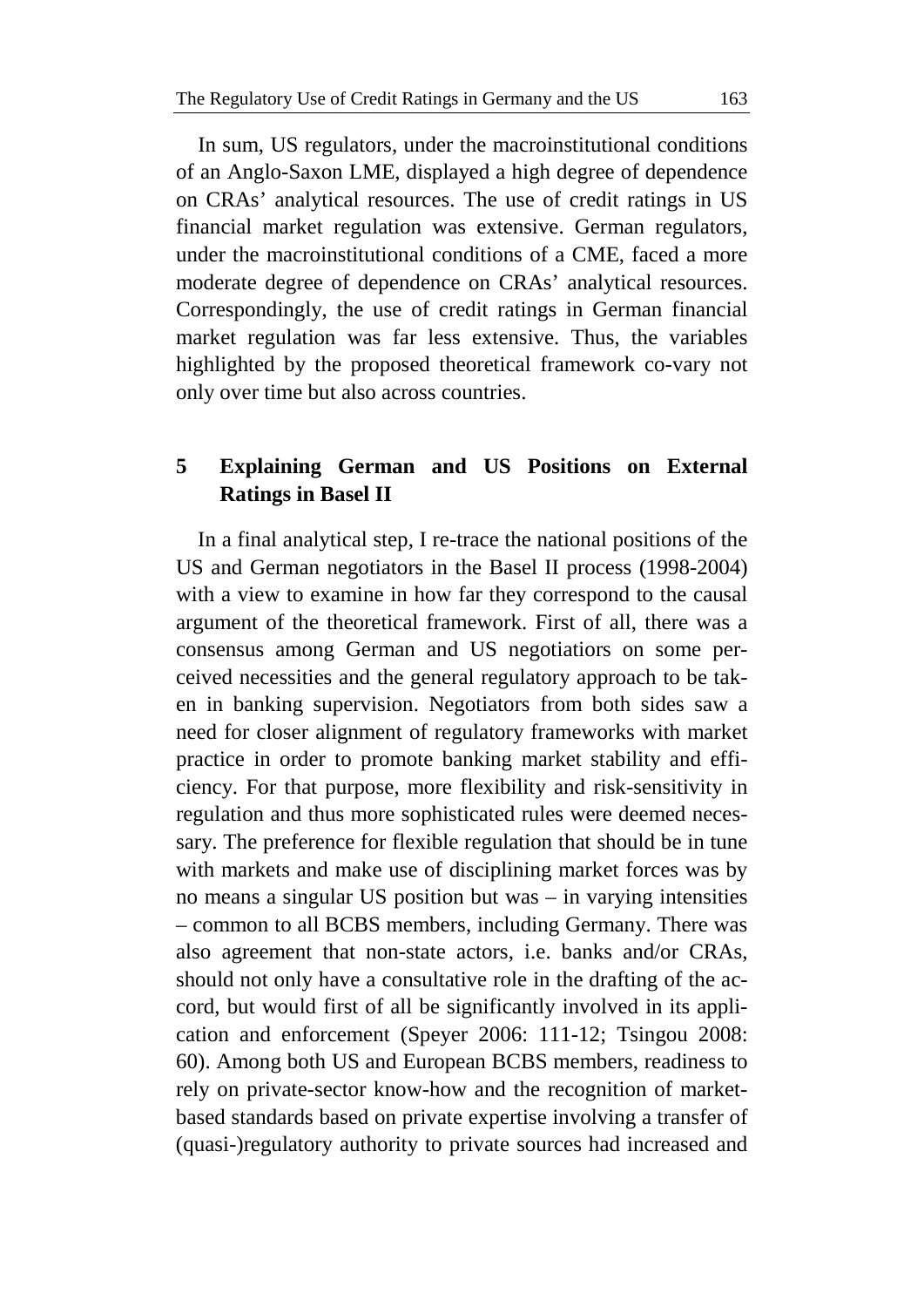a general inclination to make use of private actors' capacities in banking supervision in order to mitigate systemic risk was shared (Tsingou 2008: 64). Nonetheless, the degree to which German and US regulators were willing to rely on *CRAs* as a specific type of private actor taking on (quasi-)regulatory tasks clearly diverged.

The most critical issue that was contested between German and US negotiators referred to the *use of internal rating procedures* (done by banks themselves) or *external rating procedures* (done by approved CRAs) for the measurement of banks' exposure to credit risk (Becker 2007: 86-7; Nölke/Perry 2007: 131; Sinclair 2005: 46). US regulatory agencies pushed for "considering greater use of external ratings for determining capital requirements for a broad range of exposure" (US Department of the Treasury 2005, quoted in Becker 2007: 86). German representatives were unfamiliar with the use of credit ratings in regulation, but had considerable trust in the capacity and reliability of banks' conducting their own internal risk assessments. Moreover, they feared that accepting external ratings as the only major procedure for credit risk assessment would entail a competitive advantage for US banks and firms. They therefore pushed for the introduction of an alternative internal ratings-based approach. German negotiators made a strong case that at least sophisticated credit institutions with extensive analytical capacities should be allowed "to assess all (...) risk parameters themselves. The risk evaluation system developed by the bank must be approved by the BaFin" (German Ministry of Finance, quoted in Becker 2007: 87).

One reason for insisting on the possibility of internal ratingsbased procedures was the belief of German regulators in the adequacy of banks' own analytical resources, i.e. banks' capabilities of coping with financial market uncertainty. In contrast to that, US authorities later justified their delayed implementation of the Basel II provisions with US banks' inability to quickly install the new more complex requirements and procedures of Basel II. Interestingly, some US banking associations themselves favored the use of external ratings rather than pleading for being allowed to use their own internal ratings in the calculation of capital re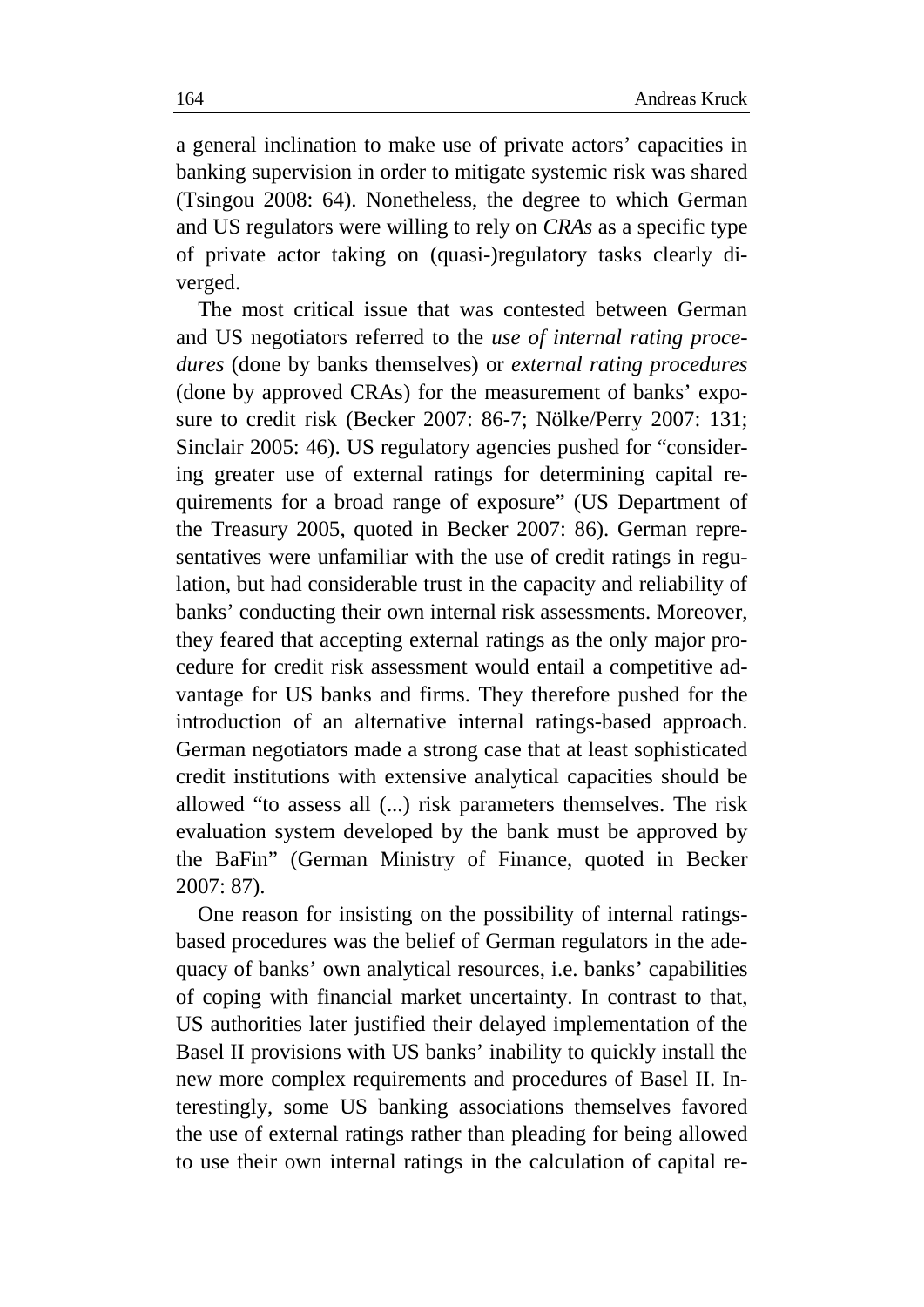quirements: "ICBA [Independent Community Bankers of America] also agrees with the concept of using external credit ratings to enhance the risk sensitivity of the Basel risk-based capital rules" (ICBA, quoted in Becker 2007: 90). Thus, while the essentiality of private analytical resources was acknowledged by both US and German regulators, the substitutability of CRAs' resources varied. There was a stronger belief on the part of German regulators that, apart from CRAs, banks would be another reliable source of uncertainty coping capabilities needed for the attainment of financial market stability and efficiency. Thus, CRAs' analytical resources were more easily substitutable for German regulators; only with less sophisticated smaller banks CRAs' uncertainty coping capabilities should be difficult to substitute. This fits squarely into Germany's negotiating position to include internal ratings-based procedures as an alternative to CRAs' external ratings.

### **6 Conclusion**

This article has sought a theory-based explanation for the use of credit ratings in financial market regulation before the global financial crisis. For that purpose, a macroinstitutionally embedded resource dependence perspective on the delegation of (quasi-)regulatory authority to CRAs has been proposed: Public regulators delegated (quasi-)regulatory authority to CRAs because they sought to make use of CRAs' analytical resources which were both essential for public regulatory actors and hard to obtain from alternative sources. The dependence of public regulators on CRAs' analytical resources was in turn conditioned by the prevailing macroinstitutional socioeconomic context, i.e. different varieties of capitalism. The empirical analysis in sections 4 and 5 underlines the plausibility of the proposed theoretical framework. The core hypothesis that the higher the degree of public regulators' dependence on CRAs' analytical resources, the higher the degree of public regulators' use of CRAs' ratings in financial regulation will be, has been corroborated. There has also been empirical evidence that public regulators' dependence on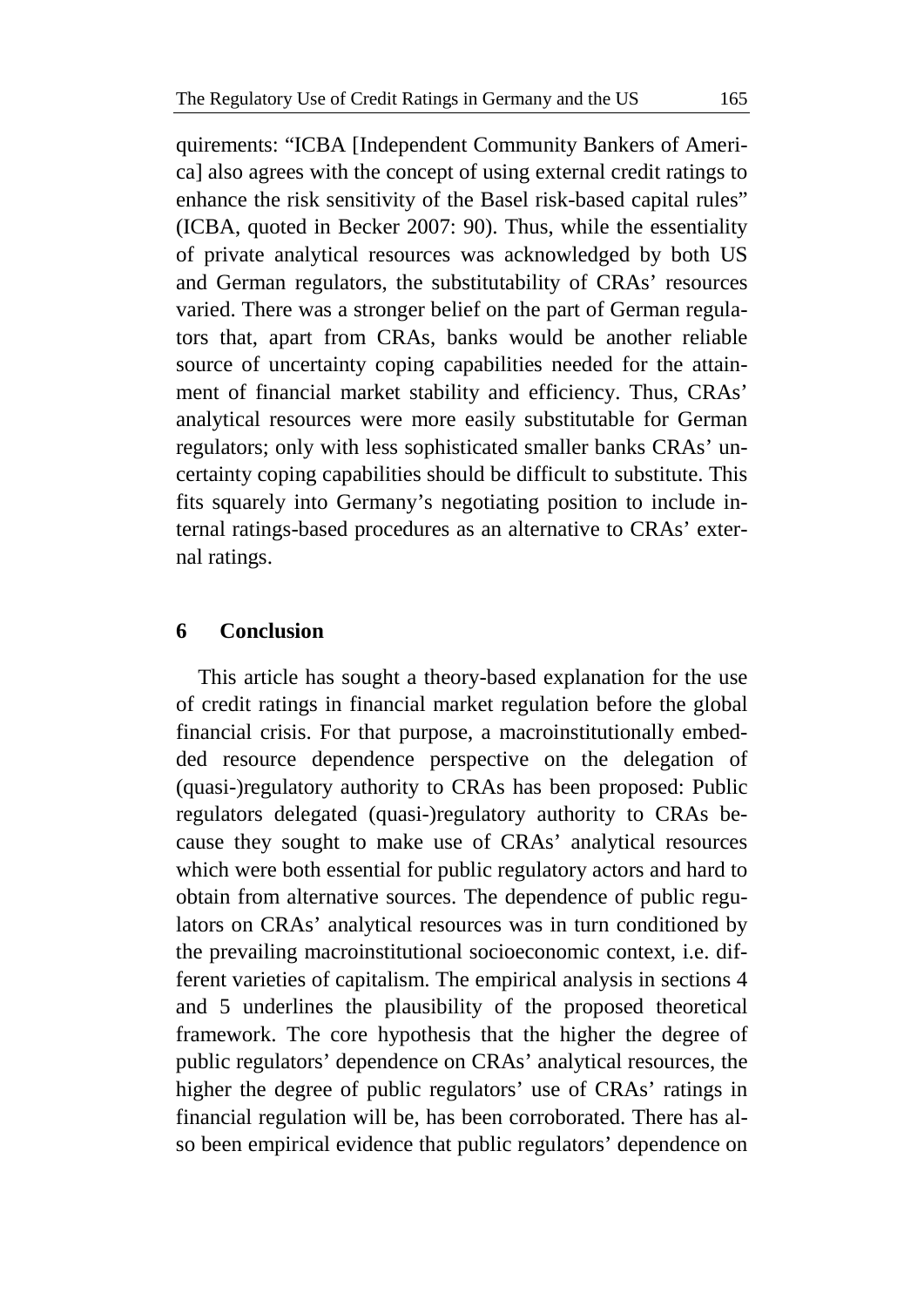CRAs' analytical resources is contingent on macroinstitutional socioeconomic contexts. Dependence on CRAs' analytical resources and, consequently, the use of ratings in financial market regulation were found to be more pronounced in an Anglo-Saxon variety of capitalism (LME) than in a Rhenish one (CME).

In this article, the macroinstitutionally embedded resource dependence view on the delegation of authority from public actors to private expert agents was introduced to explain the *specific*  case of regulatory reliance on CRAs; nonetheless, the gist of this theoretical framework should be useful for analyzing a broad range of situations where political authority has (to varying extents) been delegated to private expert actors. Thus, the proposed framework has the potential to enhance our understanding of privatization processes more generally.

Nonetheless, there remain open questions which call for further research. While the main theoretical arguments of this article are supported by a double plausibility probe (relying on broader covariation analysis and the more specific Basel II case study), further studies – potentially including other private actors in various issue-areas of governance – could more extensively assess the explanatory merits and shortcomings of this theoretical framework relative to alternative, e.g. historical-institutionalist, constructivist or liberal IPE approaches (see Kruck 2013a). In a competitive test design, hypotheses from different theoretical perspectives could be taken into consideration. A research design which also tests such alternative approaches could contribute to further specify the (relative) explanatory value of the proposed theoretical framework and advance our understanding of the transformation of financial governance.

Moreover, further research should systematically compare the relationship between public regulators and CRAs to other delegatory relationships. As pointed out earlier in this article, CRAs have their own sources of genuinely private authority. The social fact that CRAs are private authorities – not only by the grace of the state but also in their own right – differentiates them from subordinate regulatory agencies which are created and funded by a public principal and whose political authority is *solely* delegated authority. This difference raises a range of conceptual, theo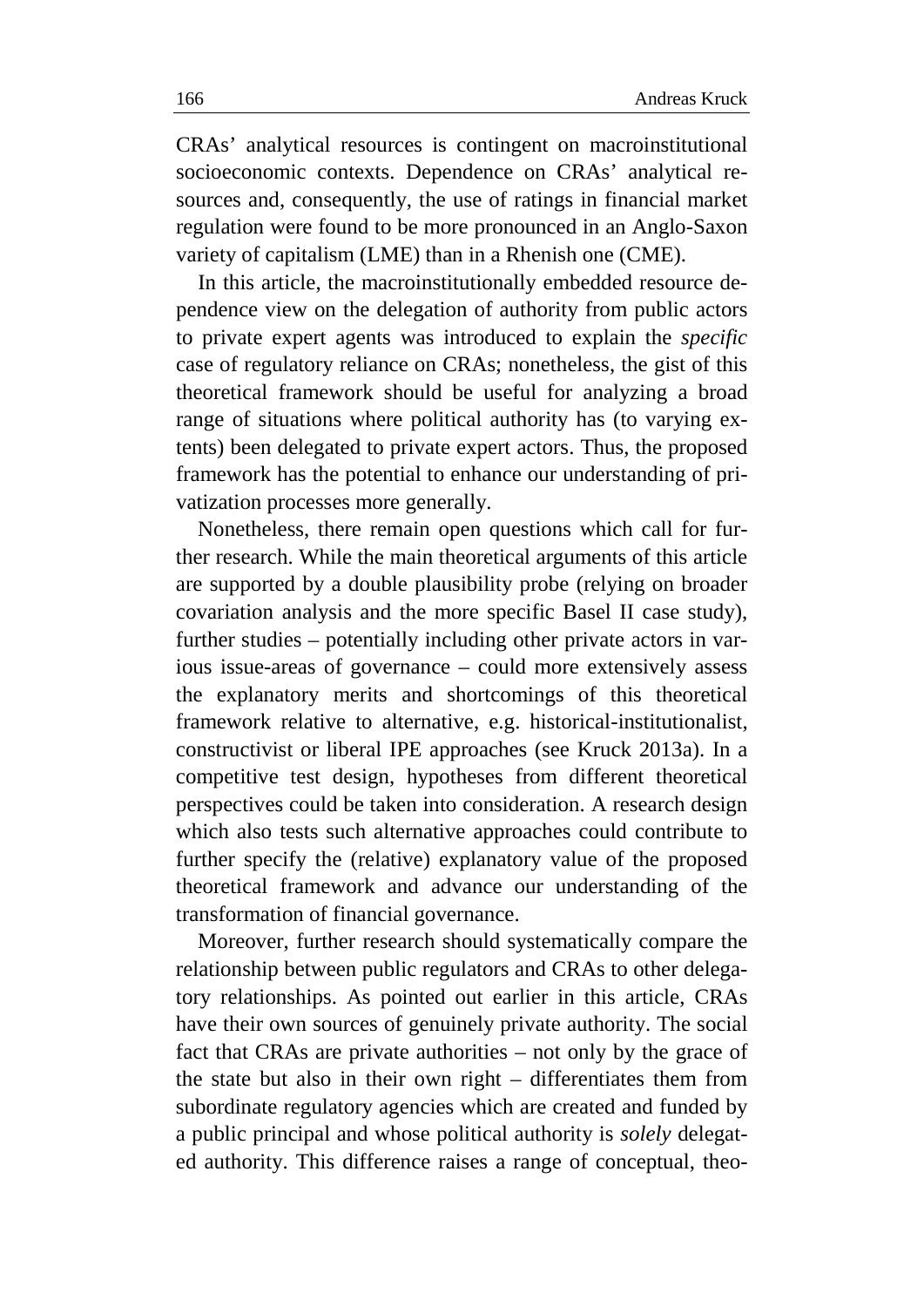retical and policy-related issues which would certainly merit closer comparative consideration.

Moreover, while delegatory relationships always imply a hierarchy between principals and agents, in the empirical world there seem to be different degrees of hierarchy between principals and agents. Relationships between public principals and private agents can be more or less hierarchical (in a "master-servant" way) on the one hand or rather horizontal (in a "supporter/empowerer-helpful ally" way) on the other (Abbott et al. 2012). The regulatory endorsement of private CRAs by public actors seems to constitute a more horizontal type of PA relationship than it is frequently assumed when the principal-agent framework is applied to phenomena of inter- and transnational politics. Also from this perspective, further application of PAT to additional cases in which public tasks have been delegated to private actors seems worthwhile (see Kruck 2013b).

Finally, the focus of this article has been on the regulatory empowerment of CRAs *before* the global financial crisis. However, it should also be fruitful to draw on the theoretical framework to explore attempts at (re-)regulating CRAs and cutting back regulatory overreliance on CRAs *after* the global financial and *during*  the European debt crises (see Hunt 2009; Möllers 2009; Pagliari 2012). Regulatory initiatives for stronger oversight and control of CRAs have been taken and legally adopted in both the US and the EU. Moreover, US and European regulatory authorities have issued financial rules implying some reduction of regulatory reliance on CRAs. A thorough analysis of these complex (ongoing) regulatory developments in Germany and the US is clearly beyond the confines of this article. Nonetheless, the proposed theoretical framework promises to also illuminate the US and Continental European politics of post-crisis (re-)regulation, i.e. both the possibilities and difficulties for a changing regulatory approach to CRAs (see Kruck 2011: 158-65; Kruck 2013a). Both PAT's toolkit for analyzing regulatory re-contracting and RDT's insights that, firstly, regulators' resource requirements are contingent on their (changing) regulatory objectives and, secondly, the ongoing performance in the provision of needed resources is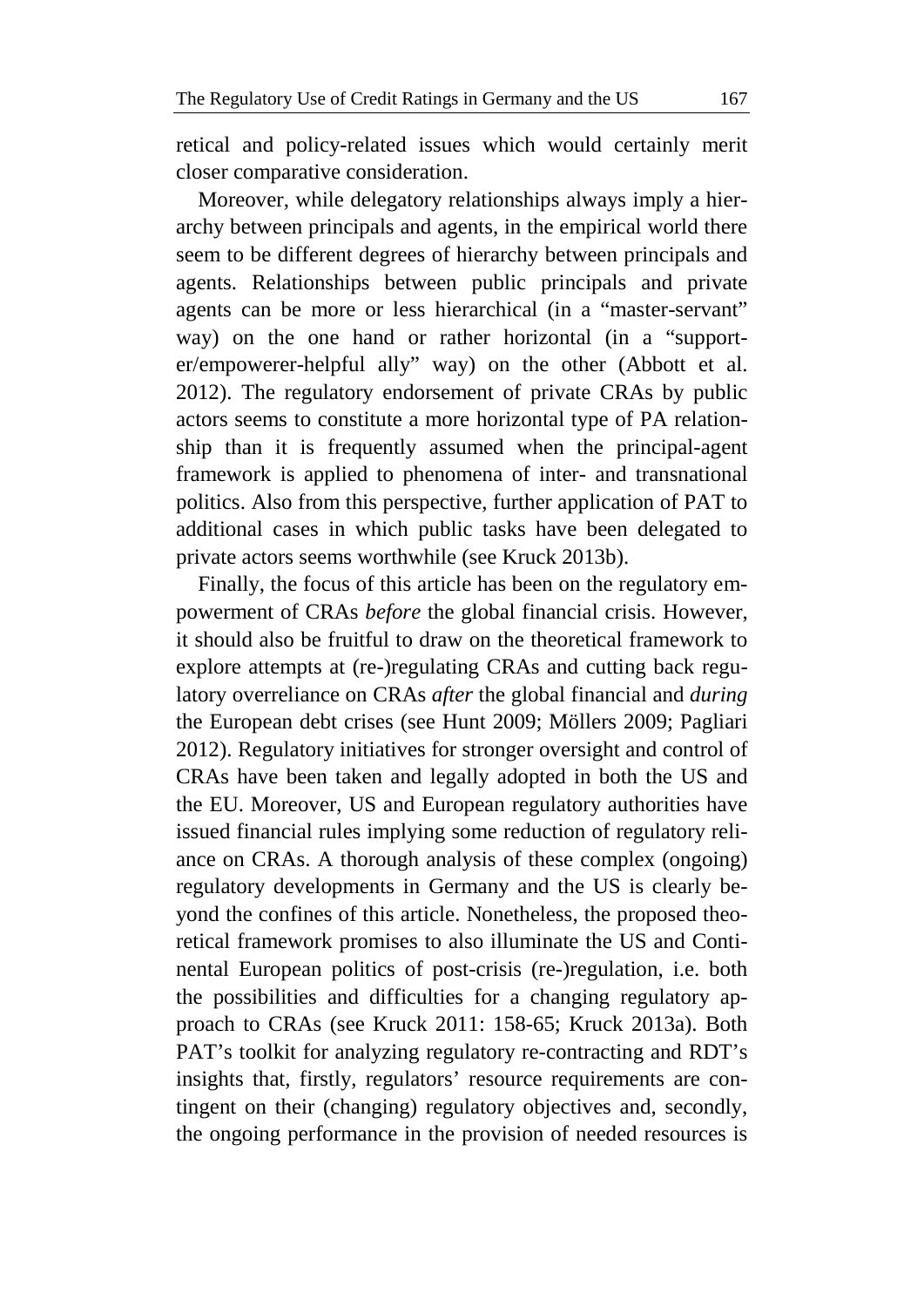an important determinant of (public-private) interorganizational relationships should be helpful in this regard.

### **References**

- Abbott, K. W., Genschel, P., Snidal, D., & Zangl, B. (2012): Orchestration: Global Governance through Intermediaries. Retrieved March 3, 2013, from http://ssrn.com/abstract=2125452
- Andrieu, P. (2010): Ratingagenturen in der Krise: Über die Einführung von Qualitätsstandards für Ratings durch die Europäische Union. Frankfurt am Main: Peter Lang.
- Basel Committee on Banking Supervision (BCBS) (2001): 2nd Consultative Document: Overview of the New Basel Capital Accord, January 2001. Basel: Bank for International Settlements.
- Basel Committee on Banking Supervision (BCBS) (2006): International Convergence of Capital Measurement and Capital Standards: A Revised Framework – Comprehensive Edition. Basel: Bank for International Settlements.
- Becker, M. (2007): Interessen, Normen und nationale Positionen zu globalen Finanzmärkten: Fallstudie zum Basel II Abkommen über Standards für Banken. In S. Schirm, M. Becker, & S. John (Eds.), *Der Einfluss endogener Interessen und Normen auf nationale Positionen zur Global Economic Governance, Final Report on the DFG Research Project "Global Economic Governance"*, December 2007, Bochum, (pp. 80-96).
- Beyer, J. (2009): Varietät verspielt? Zur Nivellierung der nationalen Differenzen des Kapitalismus durch globale Finanzmärkte. In J. Beckert, & C. Deutschmann (Eds.), *Wirtschaftssoziologie* (pp. 305-325). Wiesbaden: VS-Verlag.
- Blau, P. M. (1987): Microprocess and Macrostructure. In K. Cook (Ed.), *Social Exchange Theory* (pp. 83-100). London: Sage.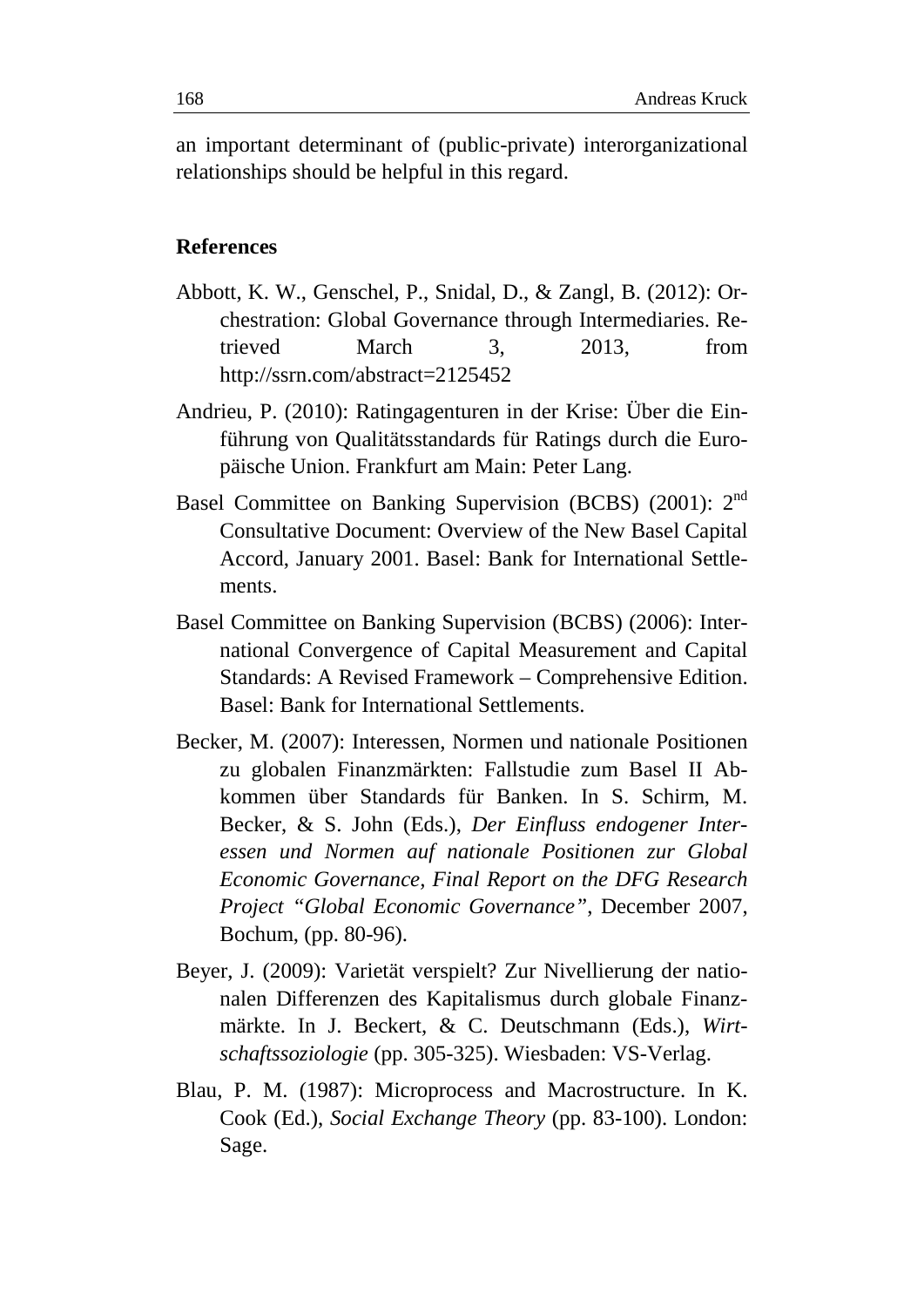- Bolton, P., Freixas, X., & Shapiro, J. (2012): The Credit Ratings Game. *Journal of Finance*, 67(1), 85-111.
- Botzem, S. (2008): Transnational Expert-Driven Standardisation: Accountancy Governance from a Professional Point of View. In J. Graz, & A. Nölke (Eds.), *Transnational Private Governance and its Limits* (pp. 44-57). London: Routledge.
- Brühl, T. (2003): Nichtregierungsorganisationen als Akteure internationaler Umweltverhandlungen: Ein Erklärungsmodell auf der Basis der situationsspezifischen Ressourcennachfrage. Frankfurt am Main: Campus.
- Bruner, C. M., & Abdelal, R. (2005): To Judge Leviathan: Sovereign Credit Ratings, National Law, and the World Economy. *Journal of Public Policy* 25(2), 191-217.
- Brunsson, N., & Jacobsson, B. (2002): Following Standards. In N. Brunsson, & B. Jacobsson (Eds.), *A World of Standards* (pp. 125-137). Oxford: Oxford University Press.
- Busch, A. (2009): Banking Regulation and Globalization*.* Oxford: Oxford University Press.
- Cantor, R., Packer, F. (1994): The Credit Rating Industry. *Federal Reserve Bank of New York Quarterly Review,* 19(2), 1-26.
- Coates, D. (Ed.). (2005): Varieties of Capitalism, Varieties of Approaches. Basingstoke: Palgrave Macmillan.
- Committee of European Banking Supervisors (CEBS) (2006): Guidelines on the Recognition of External Credit Assessment Institutions. London: CEBS.
- Cook, K. S. (1994): Exchange and Power in Networks of Interorganizational Relations. In J. Scott (Ed.), Power: Critical Concepts, Vol. I. London: Routledge, 363-87.
- Cutler, A. C., Haufler, V., & Porter, T. (1999): Private Authority and International Affairs. In A. C. Cutler, V. Haufler, & T. Porter (Eds.), *Private Authority and International Affairs* (pp. 2-38). New York: New York University Press.
- Dieter, H. (2008): Der IWF auf dem Weg in die Bedeutungslosigkeit? *APuZ,* 7/2008, 9-14.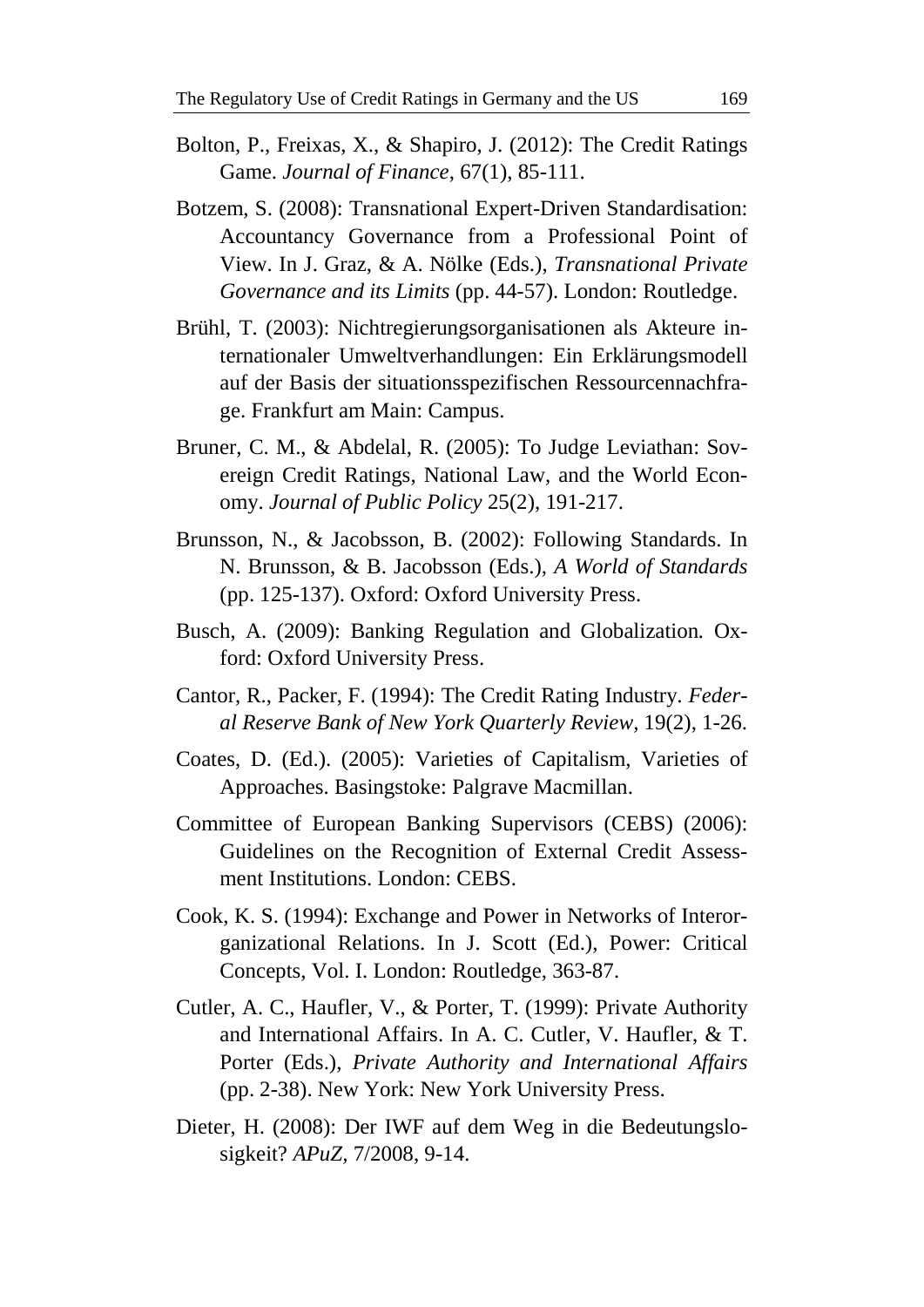- Dittrich, F. (2007): The Credit Rating Industry: Competition and Regulation, Ph.D. Dissertation. Cologne: University of Cologne.
- Dyson, K., & Padgett, S. (Eds.) (2005): The Politics of Economic Reform in Germany: Global, Rhineland or Hybrid Capitalism? Special Issue of *German Politics,* 14(2).
- Eichengreen, B. (1997): The Tyranny of the Financial Markets. *Current History,* 96, 377-82.
- Estrella, A. et al. (2000): Credit Ratings and Complementary Sources of Credit Quality Information, Basel Committee on Banking Supervision Working Papers No. 3. Basel: Bank for International Settlements.
- Filc, W. (2008): Stabilität des internationalen Finanzsystems. *ApuZ*, 7/2008, 3-8.
- Gärtner, M., Griesbach, B., & Jung, F. (2011): PIGS or Lambs? The European Debt Crisis and the Role of Rating Agencies. *International Advances in Economic Research*, 17(3), 288- 299.
- Galbraith, J. R. (1973): Designing Complex Organizations. Reading, MA: Addison-Wesley.
- Galbraith, J. R. (1977): Organization Design. Reading, MA: Addison-Wesley.
- Gonzalez, F. et al. (2004): Market Dynamics Associated with Credit Ratings: A Literature Review, ECB Occasional Paper No. 16. Frankfurt: European Central Bank.
- Gras, I. (2003): The Power to Rate: Eine Untersuchung zur Rolle der Ratingagenturen auf den internationalen Finanzmärkten, Research Group on Equity Market Regulation (REGEM) Analysis 6. Trier: University of Trier.
- Hawkins, D. G., Lake, D. A., Nielson, D. L., & Tierney, M. J. (2006): Delegation under Anarchy: States, International Organizations, and Principal-Agent Theory. In D. G. Hawkins, D. A. Lake, D. L. Nielson, & M. J. Tierney (Eds.), *Delega-*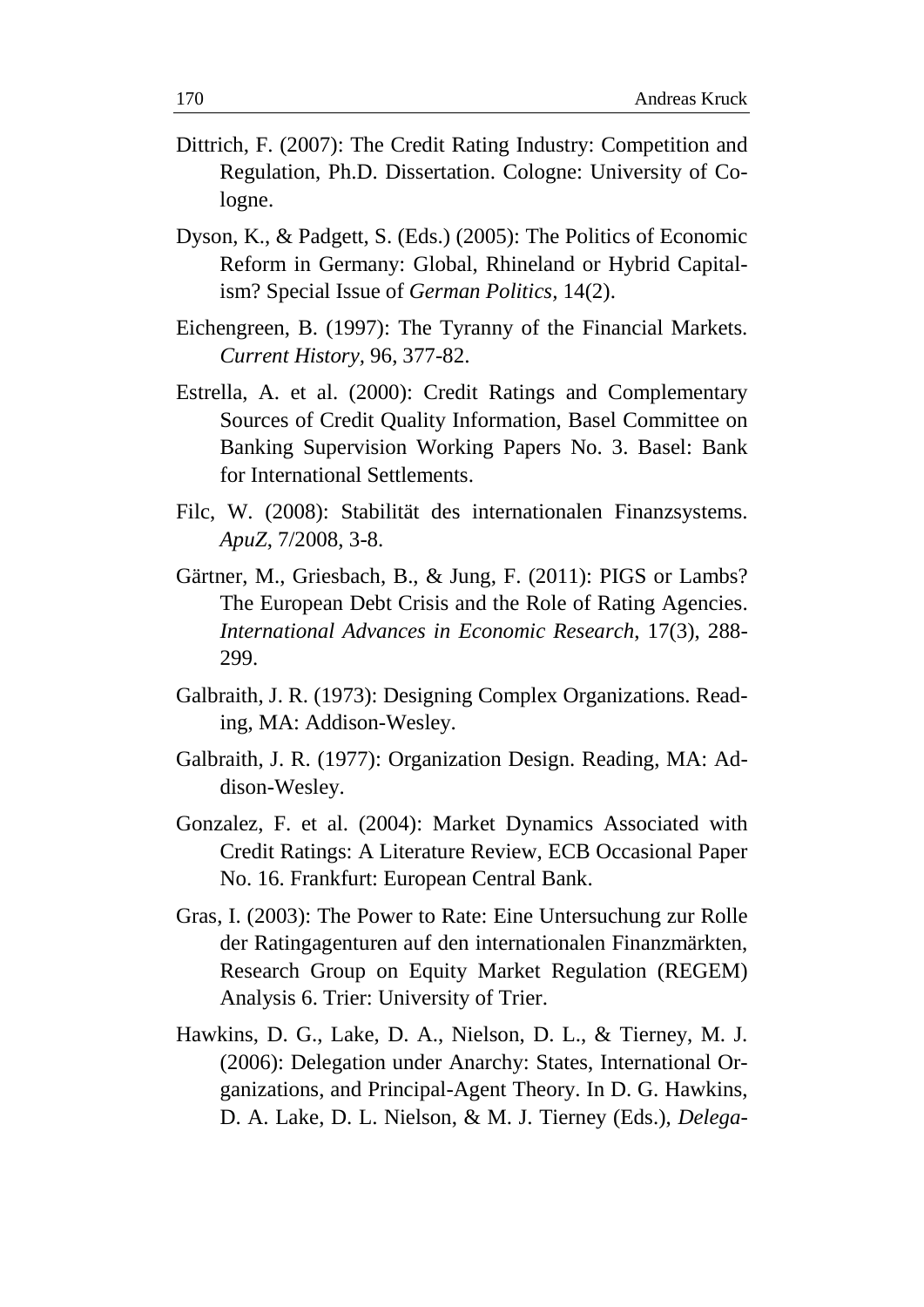*tion and Agency in International Organizations* (pp. 3-38). Cambridge: Cambridge University Press.

- Hall, P., & Soskice, D. (Eds.). (2001a): Varieties of Capitalism: Institutional Foundations of Comparative Advantage. Cambridge: Cambridge University Press.
- Hall, P., & Soskice, D. (2001b): An Introduction to Varieties of Capitalism. In P. Hall, & D. Soskice (Eds.), *Varieties of Capitalism: Institutional Foundations of Comparative Advantage* (pp. 1-68). Cambridge: Cambridge University Press.
- Hamilton, G. G., & Woolsey Biggart, N. (1994): Theoretical Observations on Power and Obedience in Complex Organizations. In: J. Scott (Ed.), *Power: Critical Concepts, Vol. III* (pp. 150-167). London: Routledge.
- Hiß, S., & Nagel, S. (2012): Ratingagenturen zwischen Krise und Regulierung. Baden-Baden: Nomos.
- Hishow, O. (2007): Die globalen Finanzmarktturbulenzen: Nicht nur Folge schwacher Regulierung. *SWP-Aktuell*, 46, Berlin: Stiftung Wissenschaft und Politik (SWP).
- Hunt, J. P. (2009): Credit Rating Agencies and the "Worldwide Credit Crisis": The Limits of Reputation, the Insufficiency of Reform, and a Proposal for Improvement. *Columbia Business Law Review*, 2009(1), 109-209.
- Kerwer, D. (2002): Standardising as Governance: The Case of Credit Rating Agencies. In A. Héritier (Ed.), *Common Goods: Reinventing European and International Governance. Lanham* (pp. 293-316). MD: Rowman and Littlefield.
- Kerwer, D. (2005): Holding Global Regulators Accountable: The Case of Credit Rating Agencies. *Governance,* 18(3), 453- 75.
- Kerwer, D. (2006): Governing Financial Markets by International Standards. In M. Koenig-Archibugi, & M. Zürn (Eds.), *New Modes of Governance in the Global System: Exploring Pub-*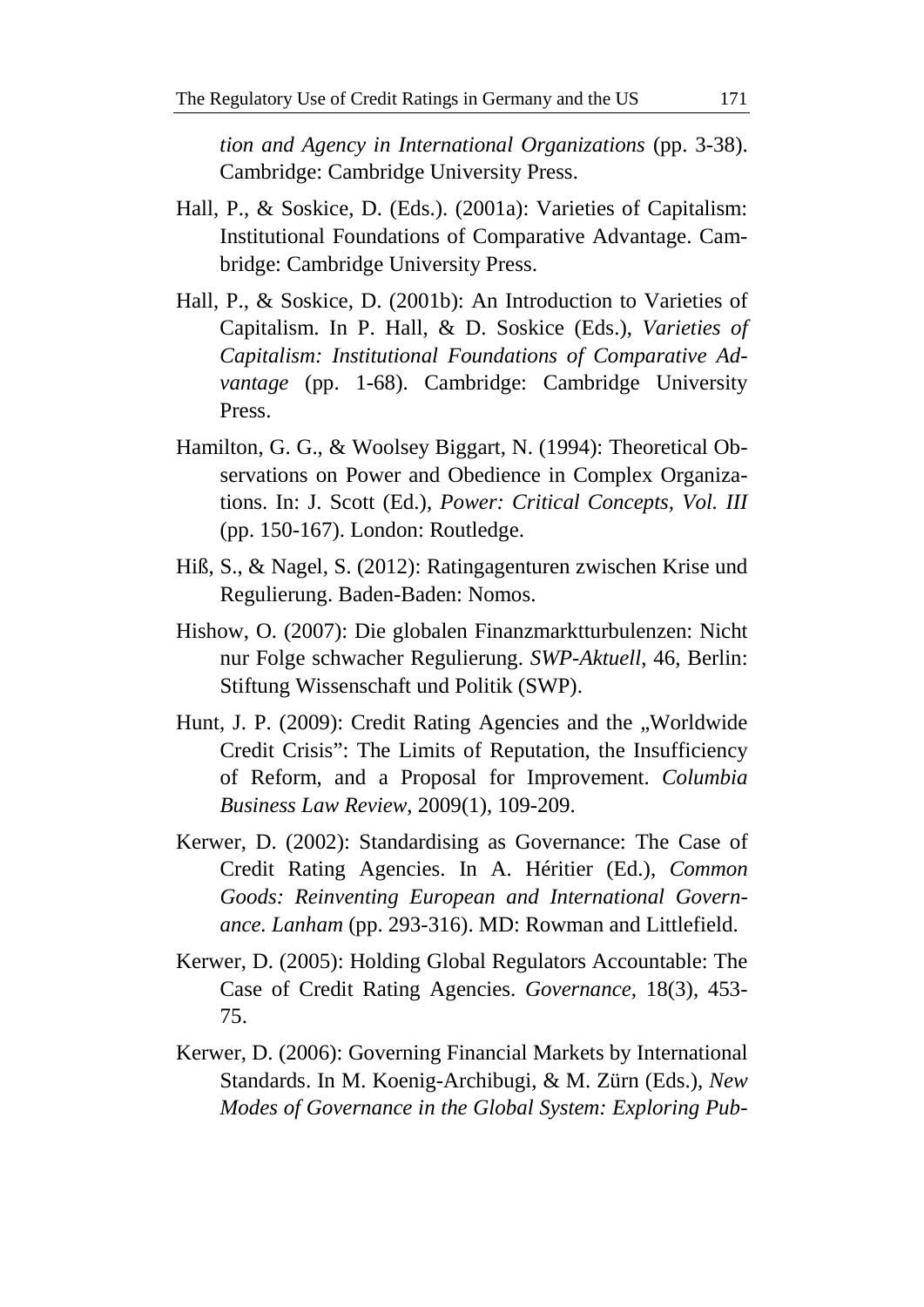*licness, Delegation and Inclusiveness* (pp. 77-100). Basingstoke: Palgrave Macmillan.

- King, M. R., & Sinclair, T. J. (2003): Private Actors and Public Policy: A Requiem for the New Basel Capital Accord. *International Political Science Review*, 24(3), 345-62.
- Kruck, A. (2013a): Delegation and Diffusion of Political Authority: States, Credit Rating Agencies and Global Financial Governance. Paper Prepared for the ISA Annual Convention 2013, 3-6 April, San Francisco, CA.
- Kruck, A. (2013b): Theorising the Use of Private Military and Security Companies: A Synthetic Perspective. *Journal of International Relations and Development*, advance online publication 1 March 2013; doi: 10.1057/jird.2013.4.
- Kruck, A. (2011): Private Ratings, Public Regulations: Credit Rating Agencies and Global Financial Governance. Basingstoke: Palgrave Macmillan.
- Kubota, T. (2010): Regulation of Rating Agencies: Current and Future. In M. Giovanoli, & D. Devos (Eds.), *International Monetary and Financial Law: The Global Crisis* (pp. 251- 261). Oxford: Oxford University Press.
- Langohr, H. M., & Langohr, P. T. (2008): The Rating Agencies and their Credit Ratings: What they are, How they Work and Why they are Relevant. Chichester: Wiley.
- Lawrence, P. R., & Lorsch, J. W. (1967): Organizations and Environments: Managing Differentiation and Integration. Boston, MA: Harvard Business School Press.
- Levich, R. M., Majnoni, G., & Reinhart, C. (Eds.) (2002): Ratings, Rating Agencies and the Global Financial System. Norwell, MA/Dordrecht: Kluwer.
- Lieberman, J. (2002): Rating the Raters: Enron and the Credit Rating Agencies. Statement by the Chairmen of the US Senate Committee on Governmental Affairs, 20 March 2002, Washington, DC.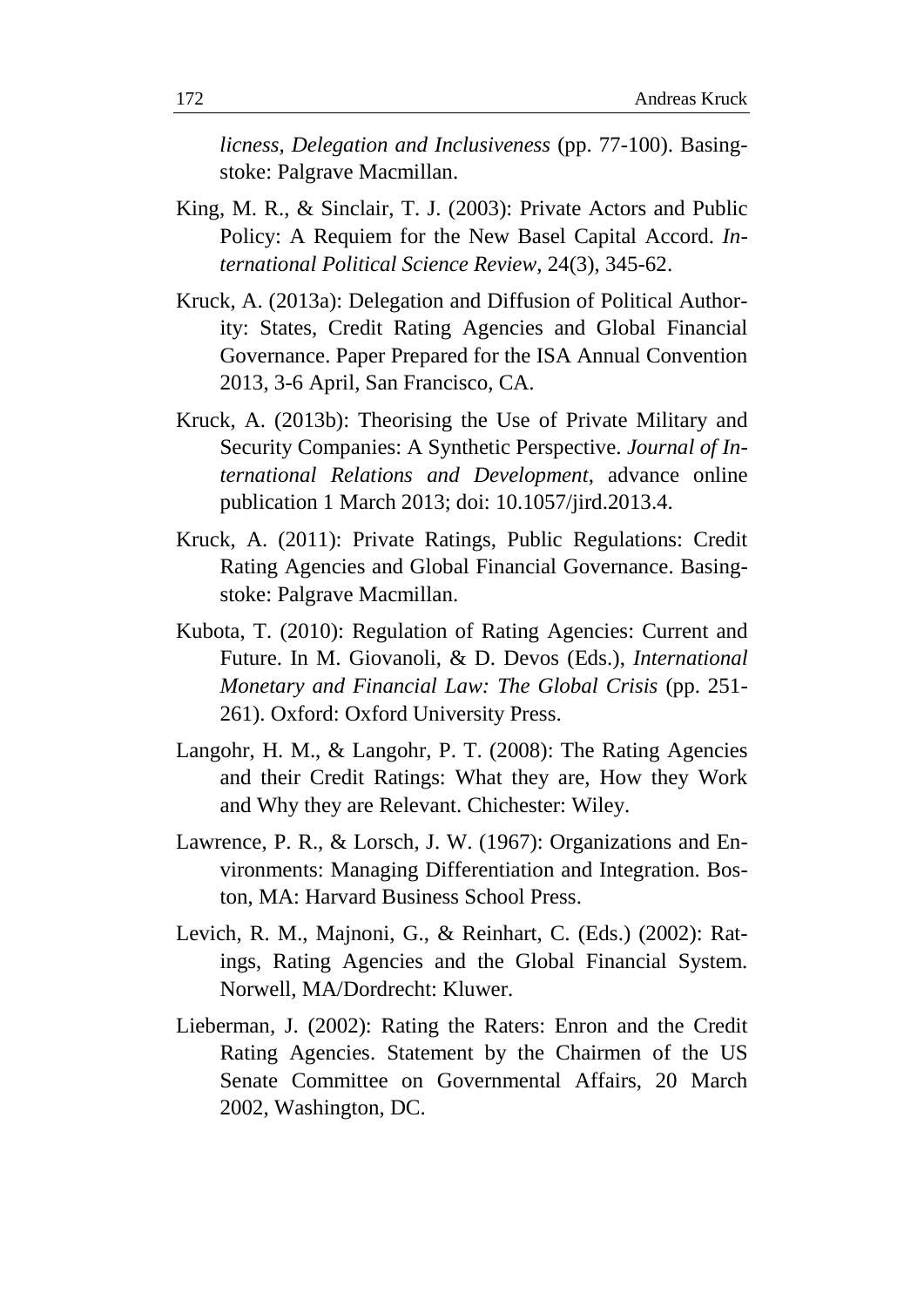- Liese, A. (2009): Die unterschiedlich starke Öffnung internationaler Organisationen gegenüber nichtstaatlichen Akteuren: Erklärungen der Institutionen- und Organisationstheorie. In: K. Dingwert, D. Kerwer, & A. Nölke (Eds*.*), *Die Organisierte Welt: Internationale Beziehungen und Organisationsforschung* (pp. 189-210). Baden-Baden: Nomos.
- Lütz, S. (2000): From Managed to Market Capitalism? German Finance in Transition. *German Politics*, 9(2), 149-71.
- Lütz, S. (2004): Convergence Within National Diversity: The Regulatory State in Finance. *Journal of Public Policy*, 24(2), 169-97.
- Lütz, S., & Eberle, D. (2007): On the Road to Anglo-Saxon Capitalism? German Corporate Governance Regulation between Market and Multilevel Governance. Comparative Research in Law & Political Economy Research Paper 4/2007, Toronto: York University, Osgoode Hall Law School.
- Macht, C. (2007): Der Baseler Ausschuss für Bankenregulierung und Basel II: Bankenregulierung auf einem internationalen *level playing field.* Baden-Baden: Nomos.
- Major, A. (2009): Markets and Knowledge: A Review of Robert Shiller's The Subprime Solution and George Soros's The New Paradigm for Financial Markets. *Socio-Economic Review,* 7(2), 369-74.
- Mayntz, R. (2010): Die Handlungsfähigkeit des Nationalstaates bei der Regulierung der Finanzmärkte. *Leviathan*, 38, 175- 87.
- Möllers, T. M. (2009): Regulating Credit Rating Agencies: The New US and EU Law – Important Steps or Much Ado about Nothing? *Capital Markets Law Journal*, 4(4), 477-500.
- Nicholls, C. C. (2005): Public and Private Uses of Credit Ratings. Capital Market Institute Policy Series, Toronto, ON: University of Toronto.
- Nölke, A. (2004): Transnational Private Authority and Corporate Governance. In S. A. Schirm (Ed.), *New Rules for Global*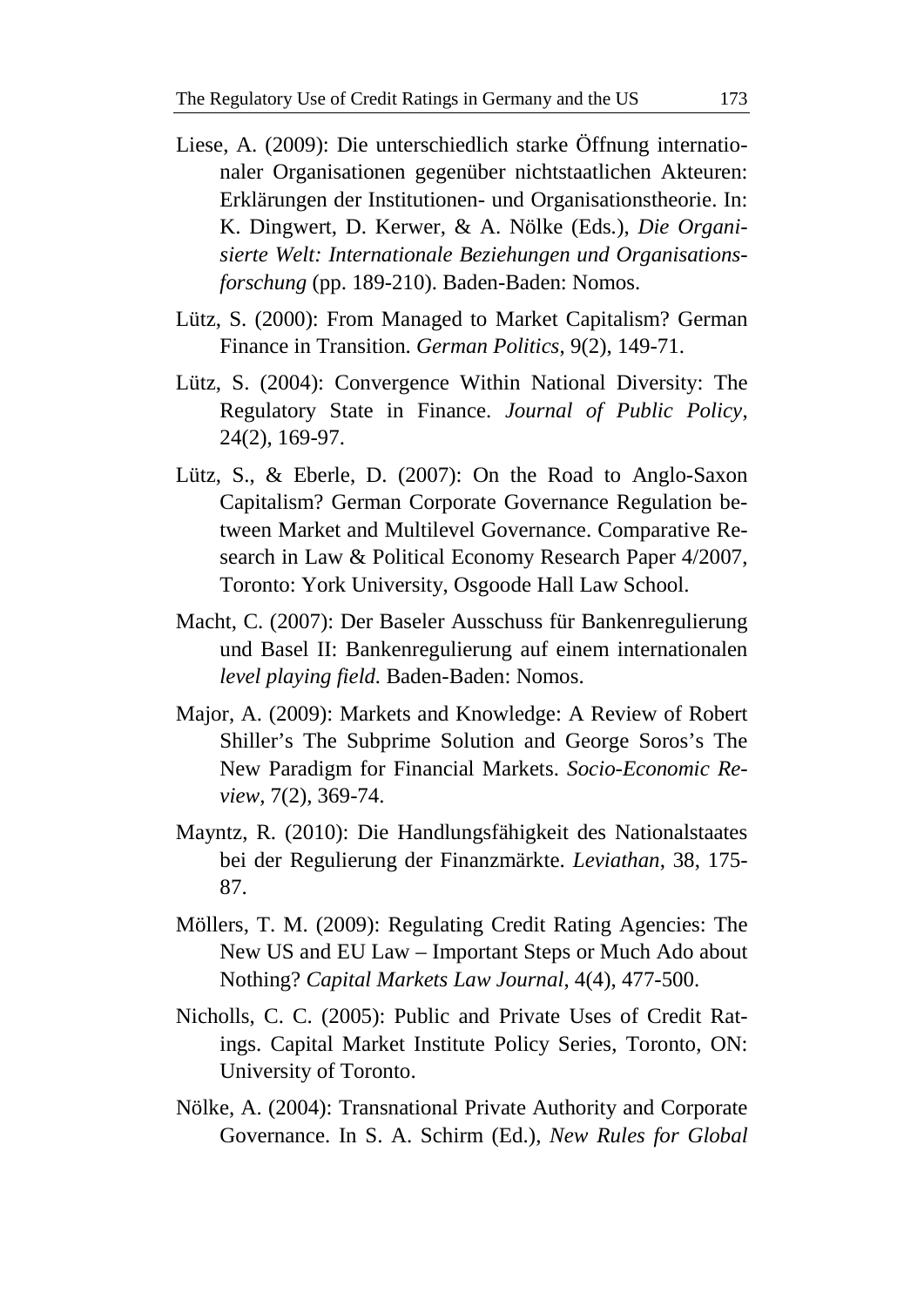*Markets: Public and Private Governance in the World Economy* (pp. 155-175). Basingstoke: Palgrave Macmillan.

- Nölke, A., & Perry, J. (2007): Coordination Service Firms and the Erosion of Rhenish Capitalism. In H. Overbeek, B. van Apeldoorn, & A. Nölke (Eds.), *The Transnational Politics of Corporate Governance Regulation* (pp. 121-136). London: Routledge.
- Oliver, C. (1990): Determinants of Interorganizational Relationships: Integration and Future Directions. *Academy of Management Review*, 15(2), 241-65.
- Pagliari, S. (2012): Who Governs Finance? The Shifting Public-Private Divide in the Regulation of Derivatives, Rating Agencies and Hedge Funds. *European Law Journal*, 18(1), 44-61.
- Partnoy, F. (2006): How and Why Credit Rating Agencies are not like other Gatekeepers. In Y. Fuchita, & R. Litan (Eds.), *Financial Gatekeepers: Can They Protect Investors?* (pp. 59-99). Washington, DC: Brookings Institution.
- Partnoy, F. (2009): Overdependence on Credit Ratings was a Primary Cause of the Crisis. San Diego Legal Studies Paper No. 09-015. Retrieved March 31, 2013 from http://ssrn.com/abstract=1430653
- Pfeffer, J. (1981): Power in Organizations. Boston, MA: Pitman.
- Pfeffer, J., & Salancik, G. R. (1978): The External Control of Organizations. New York: Harper & Row.
- Pollack, M. A. (2003): The Engines of European Integration: Delegation, Agency, and Agenda Setting in the European Union. Oxford: Oxford University Press.
- Richter, M. (2008): Die Verwendung von Ratings zur Regulierung des Kapitalmarkts: Eine vergleichende Untersuchung nach US-amerikanischem und deutschem Recht. Frankfurt am Main: Peter Lang.
- Rittberger, V., Kruck, A. (2010): Multilateralism Today and Its Contribution to Global Governance. In J. P. Muldoon, et al.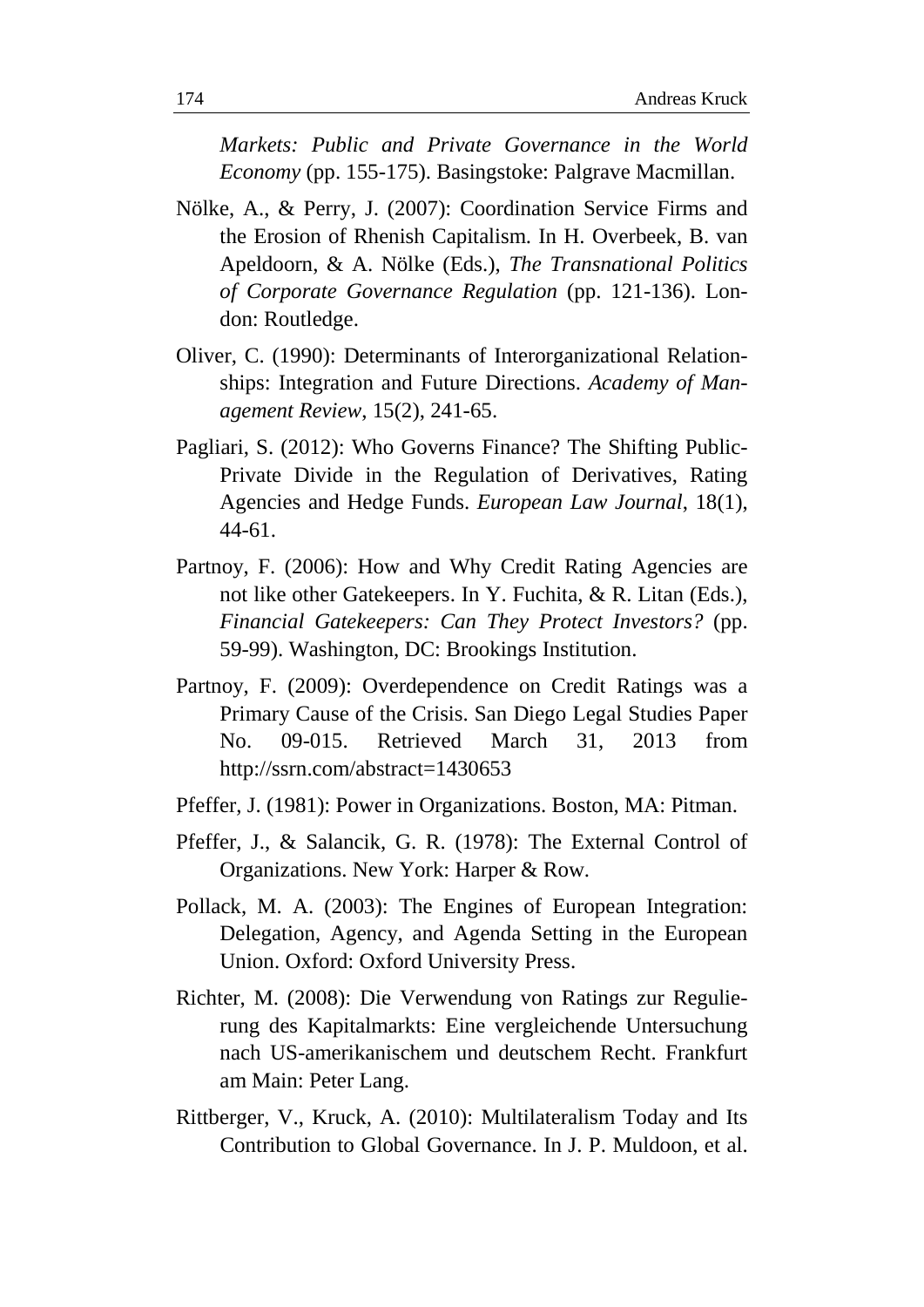(Eds.), *The New Dynamics of Multilateralism: The Practical Dimension of Diplomacy, International Organizations, and Global Governance* (pp. 43-65). Boulder, CO: Westview Press.

- Rittberger, V., Kruck, A., & Romund, A. (2010): Grundzüge der Weltpolitik: Theorie und Empirie des Weltregierens. Wiesbaden: VS-Verlag.
- Rona-Tas, A., & Hiß, S. (2011): Forecast as Valuation: The Role of Ratings and Predictions in the Subprime Mortgage Crisis in the US. In J. Beckert, & P. Aspers (Eds.), *The Worth of Goods: Valuation and Pricing in the Economy* (pp. 223- 246). Oxford: Oxford University Press.
- Rosenbaum, J. (2004): Der Einsatz von Rating-Agenturen zur Kapitalmarktregulierung in den USA: Ursachen und Konsequenzen. Research Group on Equity Market Regulation (REGEM) Analysis 8, Trier: University of Trier.
- Rosenbaum, J. (2009): Der Politische Einfluss von Ratingagenturen, Wiesbaden: VS Verlag.
- Schwarcz, S. L. (2001): The Role of Rating Agencies in Global Market Regulation. In E. Ferran, C. A. E. Goodhart (Eds.), *Regulating Financial Services and Markets in the Twenty First Century* (pp. 297-310). Oxford: Hart Publishing.
- Scott, W. R. (1981): Organizations: Rational, Natural, and Open Systems. Englewood Cliffs, NJ: Prentice Hall.
- Sinclair, T. L. (2011): Im Inneren der Weltfinanzkrise: Eine kritische Analyse zum Problem des Interessenkonflikts. In O. Kessler (Ed.), *Die Internationale Politische Ökonomie der Weltfinanzkrise* (pp. 183-197). Wiesbaden: VS-Verlag.
- Sinclair, T. L. (2005): The New Masters of Capital: American Bond Rating Agencies and the Politics of Creditworthiness. Ithaca, NY: Cornell University Press.
- Sinclair, T. L. (2001): The Infrastructure of Global Governance: Quasi-Regulatory Mechanisms and the New Global Finance. *Global Governance* 7(4), 441-51.